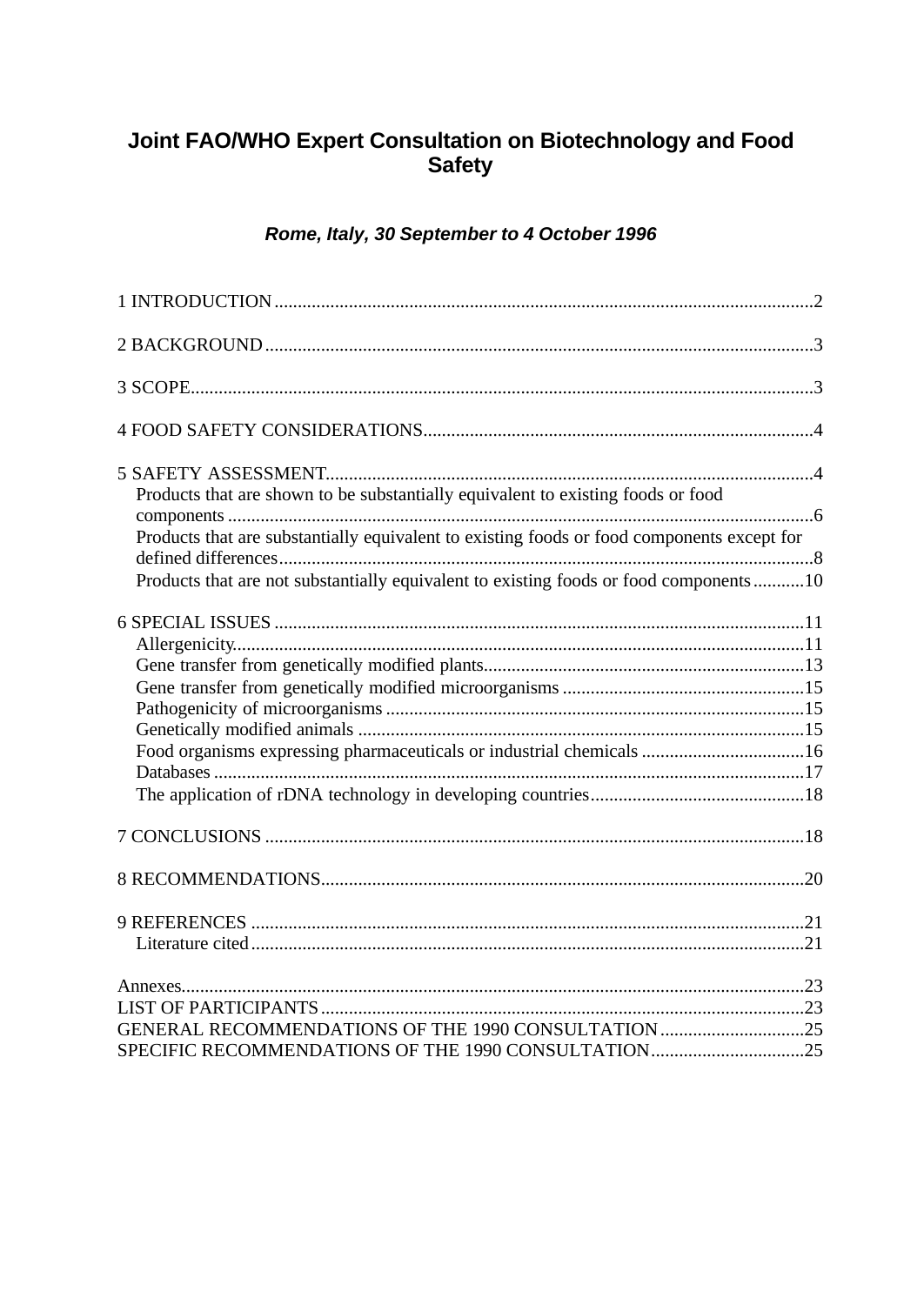#### *1 INTRODUCTION*

A Joint FAO/WHO Expert Consultation on Biotechnology and Food Safety was held in Rome from 30 September to 4 October 1996. The Consultation participants are listed in an annex. The Consultation was opened by Dr. H. de Haen, Assistant Director-General, Economic and Social Department, FAO, who welcomed the participants on behalf of the Directors-General of FAO and WHO. In his opening remarks, Dr. de Haen also recognized the participation of, and thanked, the Italian Ministry of Health who had graciously provided the venue for the Consultation, the Istituto Superiore di Sanità.

In welcoming the participants, Dr. de Haen recalled the first joint consultation on this subject which was held in 1990. That consultation addressed the assessment of food safety issues related to the use of biotechnology in both food production and processing. Dr. de Haen noted that safety assessment strategies for several food categories and food additives were recommended by that first consultation. In arriving at those strategies, that consultation detailed both general and specific issues that should be considered in making safety assessments.

Evaluation of the safety of a food or food component produced by biotechnology involves a variety of both scientific and technological issues, all of which bear upon the final decision regarding safety. Dr. de Haen pointed out that different approaches to this problem have been developed and used by various national governments, or have been proposed by various international organizations. Additionally, in the years since the first consultation, both FAO and WHO have provided information and guidance on food safety assessment issues through international workshops and technical consultations. The present Consultation had therefore much information from these sources to consider during its deliberations.

Biotechnology provides new and powerful tools for research and for accelerating the development of new and better foods. Dr. de Haen outlined FAO's position that modern biotechnologies should be used as adjuncts to, and not as substitutes for, conventional technologies in solving problems related to food production or processing. Within the past few years, a variety of foods produced using biotechnology have been approved in many countries. Examples are crops such as maize, potatoes, soybeans, tomatoes and oilseeds. The benefits of biotechnology are many and include providing resistance to crop pests to improve production and reduce chemical pesticide usage,thereby making major improvements in both food quality and nutrition. However, just as with any new means of food production, there are potential human health risks that must be considered when foods are developed using biotechnology. It is vitally important to encourage worldwide efforts to develop and apply appropriate strategies and safety assessment criteria for food biotechnology research and to ensure the wholesomeness and safety of the food supply. Dr. de Haen pointed out that this underlines the importance of this Consultation in providing international guidance in this area.

Dr. de Haen reminded the participants that they had been invited to the Consultation as independent experts and that their participation in the Consultation was to be in their individual capacity and not as a representative of any organization, affiliation or government.

Prof. Giuliano D'Agnolo, Deputy Director of the Istituto Superiore di Sanità and Vice President of the Italian Interministerial Biotechnology Commission, added his welcome to the participants and stated that in his opinion the environmental issues related to biotechnology have been well defined, and that the real challenge lies in assessing food safety. There are, of course, other issues including those related to consumer concerns and national regulatory policies.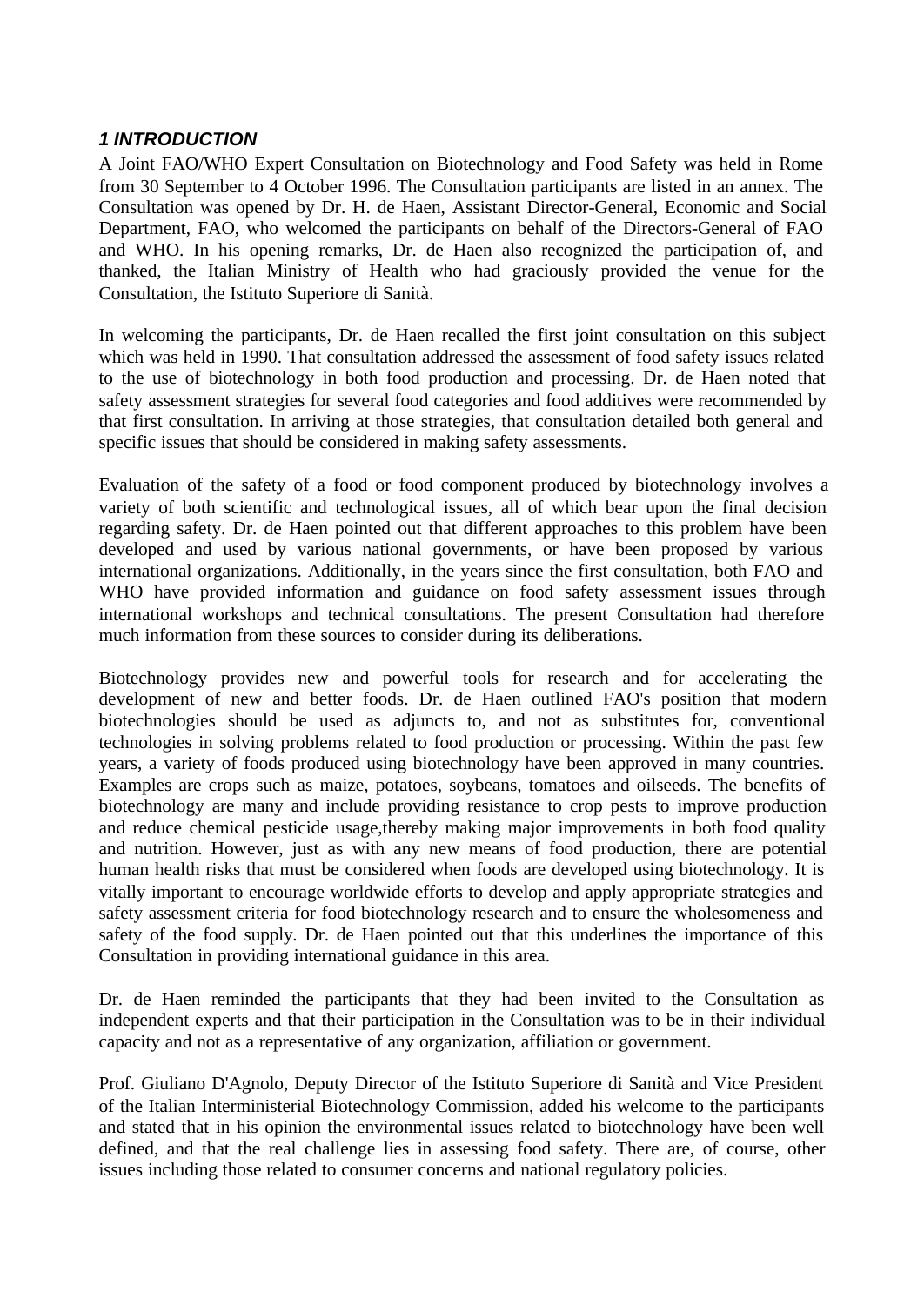The Consultation elected Dr. Steve Taylor as Chairman and Dr. M. Toyoda as ViceChairman. Dr. Ib Knudsen was appointed as Rapporteur. Dr. Taylor in his response noted that the Consultation had a clear charge to provide advice on safety assessment issues for foods and food components produced by biotechnology. In doing this, the focus must be on science and the need was to reach consensus on the state of the science relative to the various safety issues. Dr. Taylor pointed out that although this might appear initially to be an immense task, the Consultation was fortunate to be able to rely for background on the conclusions and recommendations reached by previous consultations and workshops including the 1990 consultation already referred to by Dr. de Haen.

# *2 BACKGROUND*

The use of biotechnological processes, particularly genetic modification, is extremely important in devising new ways to increase food production, improve nutrient content, and provide better processing or storage characteristics. It follows that when new foods or food components are developed using biotechnology, there are both national legal requirements and consumer expectations for effective systems and procedures to assess the safety of the food or food component for consumption. Traditional food safety assessment techniques, based on toxicological testing as used for food additives, for example, may not always apply to foods or food components produced by biotechnology.

The first joint FAO/WHO consultation to address this problem was held in 1990 and was entitled, "Consultation on the Assessment of Biotechnology in Food Production and Processing as Related to Food Safety". That consultation first reviewed the status of biotechnology as used in food production and processing. Foods derived from plant, animal and microbial sources were considered separately. The consultation then discussed foods derived from each source and detailed both general and specific issues to be considered when making a safety assessment of foods produced by biotechnology. Safety assessment paradigms were proposed for each food source. The consultation concluded by recommending safety assessment strategies for both foods and food additives produced by biotechnology. In doing so, the consultation recommended that safety assessment strategies should be based on the molecular, biological and chemical characteristics of the food to be assessed and that these considerations determine the need for, and the scope of, traditional toxicological testing. In this connection, the consultation stated, "This approach leads to a strategy for the evaluation of a product based on a knowledge of the process by which it has been developed, and a detailed characterization of the product itself". With respect to toxicological testing, the consultation considered that, "... classical toxicity tests may have limited application in the safety assessment of whole foods and ... even for materials traditionally evaluated by these procedures, there is a need to review them with a view to developing a more mechanistic approach to safety assessment". A fundamental conclusion of the consultation concerning modern biotechnology was that, "The use of these techniques does not result in food which is inherently less safe than that produced by conventional ones".

# *3 SCOPE*

The Consultation addressed the evaluation of the safety, for purposes of consumption, of all food and food components produced using techniques involving biotechnology, whether plant, animal or microbial in origin.

The 1990 joint FAO/WHO consultation defined biotechnology as "the integration of natural sciences and engineering sciences in order to achieve the application of organisms, cells, parts thereof and molecular analogues for products and services".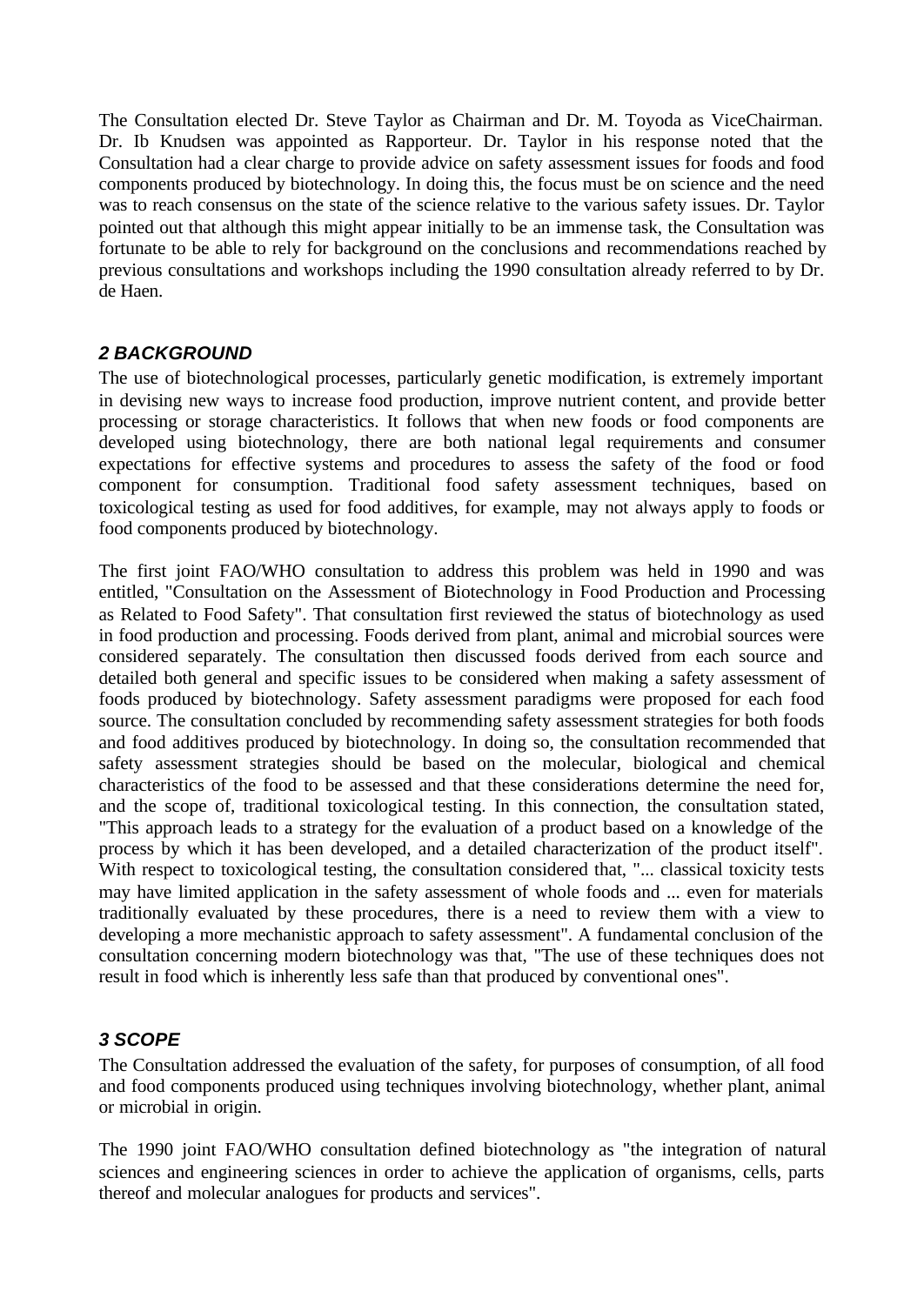The current Consultation agreed to focus its attention on the provision of recommendations for international guidelines for safety assessment, for the purposes of consumption, of foods and food components which have been produced by techniques that change the heritable traits of an organism, such as recombinant DNA (rDNA) technology.

Excluded from consideration were incidental residues in food resulting from the use of processing aids, or derived from the use of chemicals such as pesticides and veterinary drugs during food production. Also excluded from consideration was the subject of animal feedstuffs, as well as contaminants such as food-borne pathogens.

The Consultation further did not consider environmental safety issues related to the release of food organisms, foods or food components produced using biotechnology, into the environment as these were outside its defined scope. The Consultation also did not consider any issues regarding the labelling of such foods or food ingredients, apart from those considered by the Consultation to be necessary on the grounds of food safety or nutritional value.

# *4 FOOD SAFETY CONSIDERATIONS*

Food safety considerations regarding organisms produced by techniques that change the heritable traits of an organism, such as rDNA technology, are basically of the same nature as those that might arise from other ways of altering the genome of an organism, such as conventional breeding. These include:

- the direct consequences (e.g. nutritional, toxic or allergenic effects) of the presence in foods of new gene products encoded by genes introduced during genetic modification;
- the direct consequences of altered levels of existing gene products encoded by genes introduced or modified during genetic modification;
- the indirect consequences of the effects of any new gene product(s), or of altered levels of existing gene product(s), on the metabolism of the food source organism leading to the presence of new components or altered levels of existing components;
- the consequences of mutations caused by the process of genetic modification of the food source organism, such as the interruption of coding or control sequences or the activation of latent genes, leading to the presence of new components or altered levels of existing components;
- the consequences of gene transfer to gastrointestinal microflora from ingested genetically modified organisms and/or foods or food components derived from them; and,
- the potential for adverse health effects associated with genetically modified food microorganisms.

The presence in foods of new or introduced genes *per se* was not considered by the Consultation to present a unique food safety risk since all DNA is composed of the same elements.

# *5 SAFETY ASSESSMENT*

#### **The concept of substantial equivalence**

Food safety is defined as providing assurance that food will not cause harm to the consumer when it is prepared and/or eaten according to its intended use<sup>2</sup>.

The report of the 1990 joint FAO/WHO consultation established that the comparison of the final product with one having an acceptable standard of safety provides an important element of safety assessment. The Organization for Economic Cooperation and Development (OECD) has elaborated this concept and advocated that the concept of substantial equivalence is the most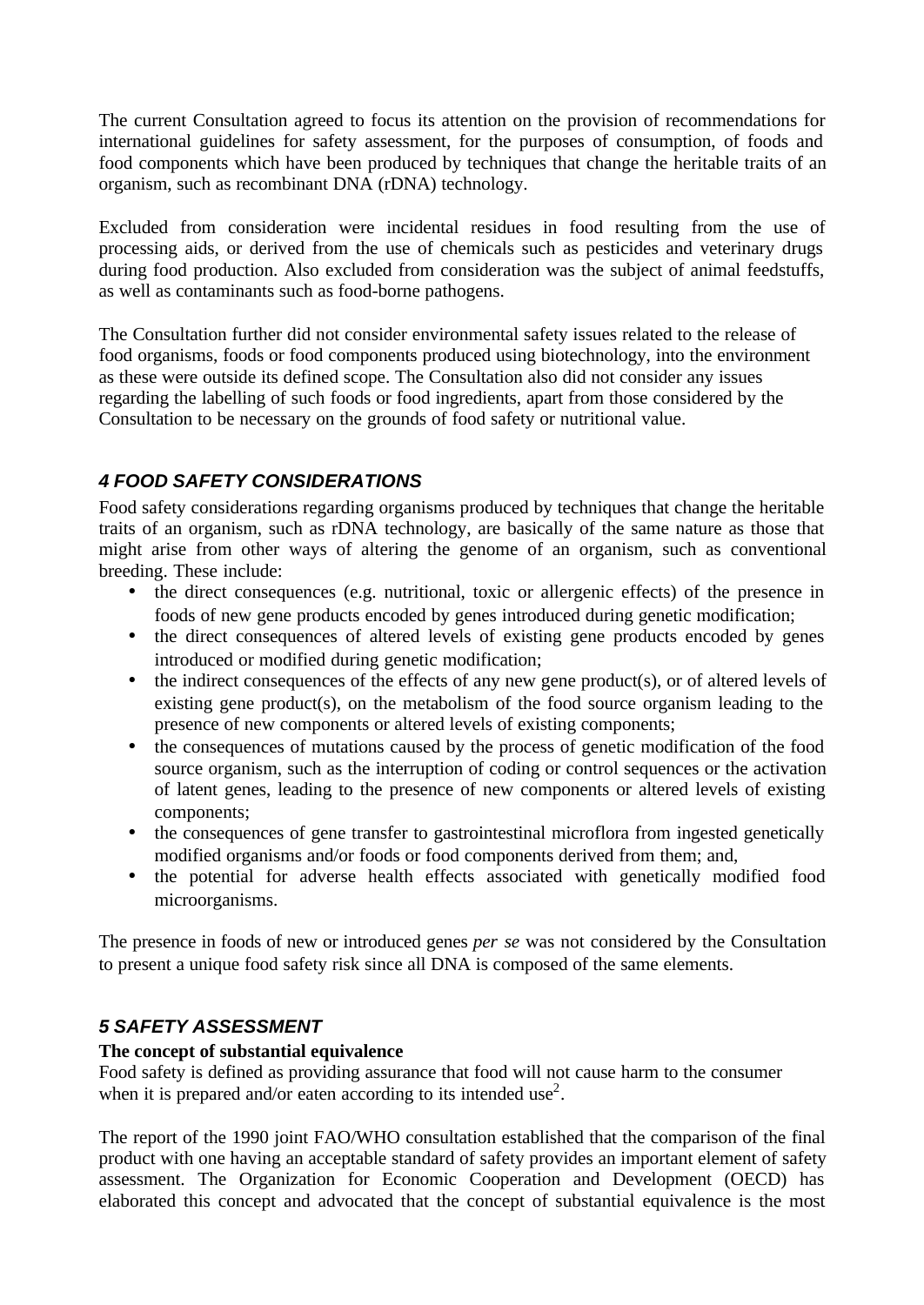practical approach to address the safety evaluation of foods or food components derived by modern biotechnology<sup>3</sup>. Substantial equivalence embodies the concept that if a new food or food component is found to be substantially equivalent to an existing food or food component, it can be treated in the same manner with respect to safety (i.e. the food or food component can be concluded to be as safe as the conventional food or food component). Account should be taken of any processing that the food or food component may undergo as well as the intended use and the intake by the population.

Establishment of substantial equivalence is not a safety assessment in itself, but a dynamic, analytical exercise in the assessment of the safety of a new food relative to an existing food<sup>4</sup>. The comparison may be a simple task or be very lengthy depending upon the amount of available knowledge and the nature of the food or food component under consideration. The reference characteristics for substantial equivalence comparisons need to be flexible and will change over time in accordance with the changing needs of processors and consumers and with experience.

The assessment of the safety of genetically modified organisms must address both intentional and unintentional effects that may result as a consequence of the genetic modification of the food source. These effects may also arise from food sources derived from conventional breeding. Genetic modification of an organism can result in unintended effects on the phenotype of that organism, such as changes in growth or reduced tolerance to environmental stress, which are readily apparent and typically eliminated by appropriate selection procedures. However, other unintended effects such as alterations in the concentration of key nutrients or increases in the level of natural toxicants cannot be readily detected without specific safety assessment.

An assessment of substantial equivalence can be carried out at the level of the food or food component which will be used as human food. Where possible, a determination of substantial equivalence should consider comparisons as close to the species level as possible in order to allow the flexible use of many types of food products from the species in question (e.g. modified soybean). This will entail consideration of molecular characterization, phenotypic characteristics, key nutrients, toxicants and allergens. For certain food products, comparison at the food product level would permit a conclusion of substantial equivalence even though a comparison at the species level would consider the product to be substantially equivalent except for a defined difference (e.g. oil from herbicide tolerant canola). The approach is to compare the food or food component from the genetically modified organism to the range of values obtained for the traditional counterpart, taking into account the natural variation in range for the host organism and for foods and food components obtained therefrom. The data required to demonstrate substantial equivalence may come from a variety of sources including existing databases, the scientific literature or data derived from the parental and/or other traditional strains/varieties. Regardless of the techniques used to produce new food organisms, attention must be paid to the impact of growth conditions on levels of nutrients and toxicants; for example, in the case of new plant cultivars, attention must be paid to the impact of different soils and climatic conditions.

This comparative approach should lead to one of three possibilities. It may be possible to demonstrate that a genetically modified organism, or a food or food component derived from it, is substantially equivalent to a conventional counterpart already available in the food supply. If it is not possible to demonstrate substantial equivalence, it may be possible to demonstrate that the genetically modified organism or food/component derived from it is substantially equivalent to its conventional counterpart apart from certain defined differences. Finally, it may not be possible to demonstrate substantial equivalence between the genetically modified organism or food/component derived therefrom and a conventional counterpart, either because differences are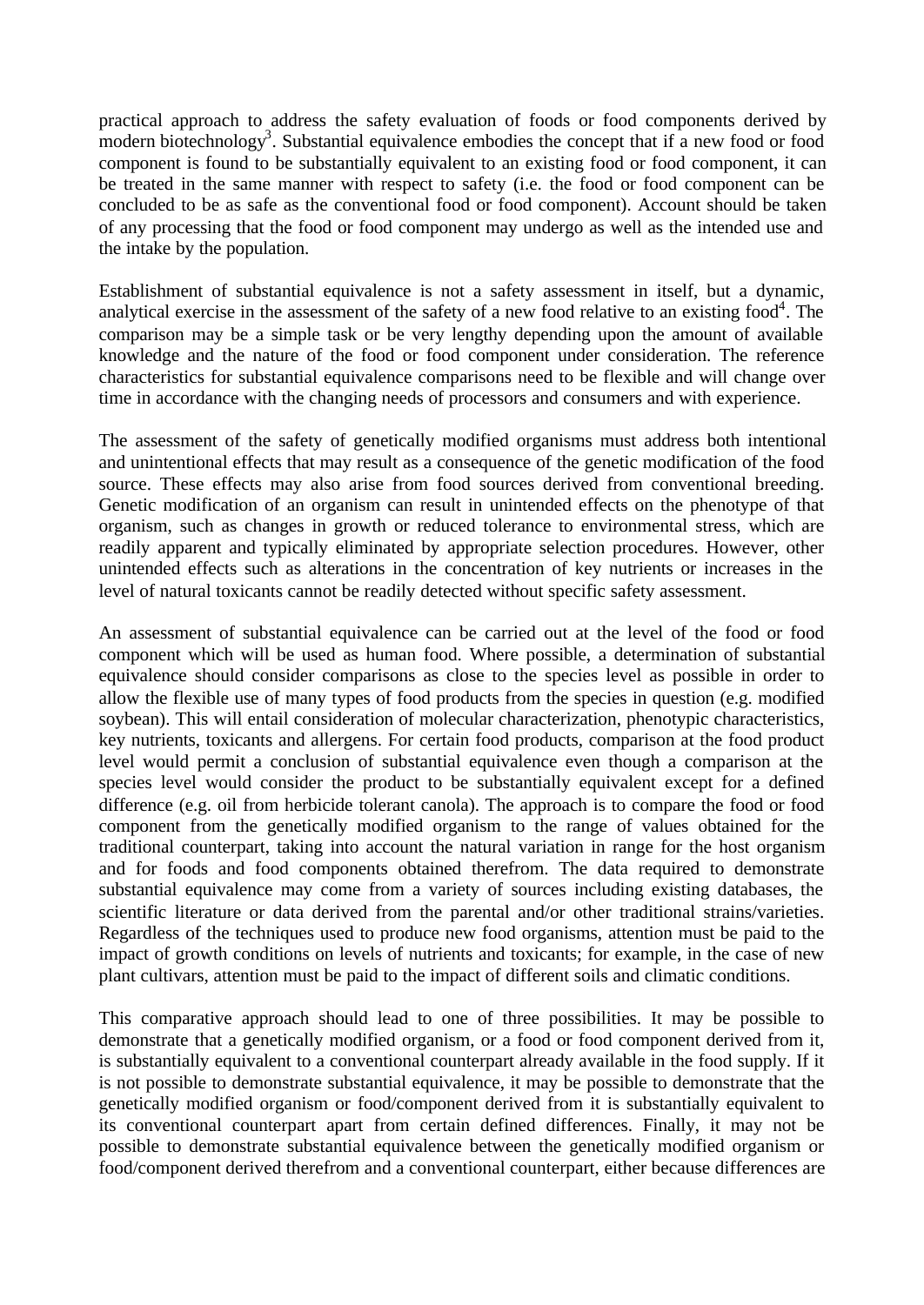not sufficiently welldefined or because there is no appropriate counterpart with which to make a comparison.

While there may be limitations to the application of the substantial equivalence approach to safety assessment, this approach provides comparable or increased assurance of the safety of food products derived from genetically modified organisms relative to food products derived by conventional methods. The Consultation recommended that safety assessment based upon the concept of substantial equivalence be applied in establishing the safety of food products derived from genetically modified organisms.

Further strains/varieties may be derived from genetically modified organisms by conventional techniques, such as traditional animal or plant breeding. Where the genetically modified organisms have been determined to be acceptable as a result of the safety assessment, these further strains/varieties should be assessed on their own merits according to practices applied for the assessment of conventionally-derived organisms.

#### Products that are shown to be substantially equivalent to existing foods or food components

#### Background: characterization of the modified organism

It is necessary to gather information to characterize the genetically modified organism from which a food under consideration is derived. This information is needed before decisions can be taken regarding the parameters to be examined in establishing whether or not substantial equivalence exists between a new food and an existing food. Several of the strategies and guidelines which currently exist (see references, Section 9) to address genetically modified food products were reviewed and the following relevant information from these might be considered:

#### **Host**

Origin; taxonomic classification; scientific name; relationship to other organisms; history of use as a food or as a food source; history of production of toxins; allergenicity; infectivity (microorganisms); presence of anti-nutritional factors and physiologically active substances in the host species and closely-related species; and significant nutrients associated with the host species.

#### **Genetic modification and inserted DNA**

Vector/gene construct; description of DNA components, including source; transformation method used; and promoter activity.

#### **Modified organism**

Selection methods; phenotypic characteristics compared to host; regulation, level and stability of expression of introduced gene(s); copy number of new gene(s); potential for mobility of introduced gene(s); functionality of introduced gene(s); and characterization of the insert(s).

#### Determination of substantial equivalence: characterization of the food product

A determination of substantial equivalence can be carried out at the level of the food source or the specific food product. This entails a consideration of the molecular characterization of the new food source; phenotypic characteristics of the new food source in comparison to an appropriate comparator already in the food supply; and the compositional analysis of the new food source or the specific food product in comparison to the comparator. The comparison may be made to the parental line/strain and/or other edible lines/strains of the same species, or it can build on a comparison of the derived food product (e.g. protein, carbohydrate or fat) with the analogous conventional food product. The data required to demonstrate substantial equivalence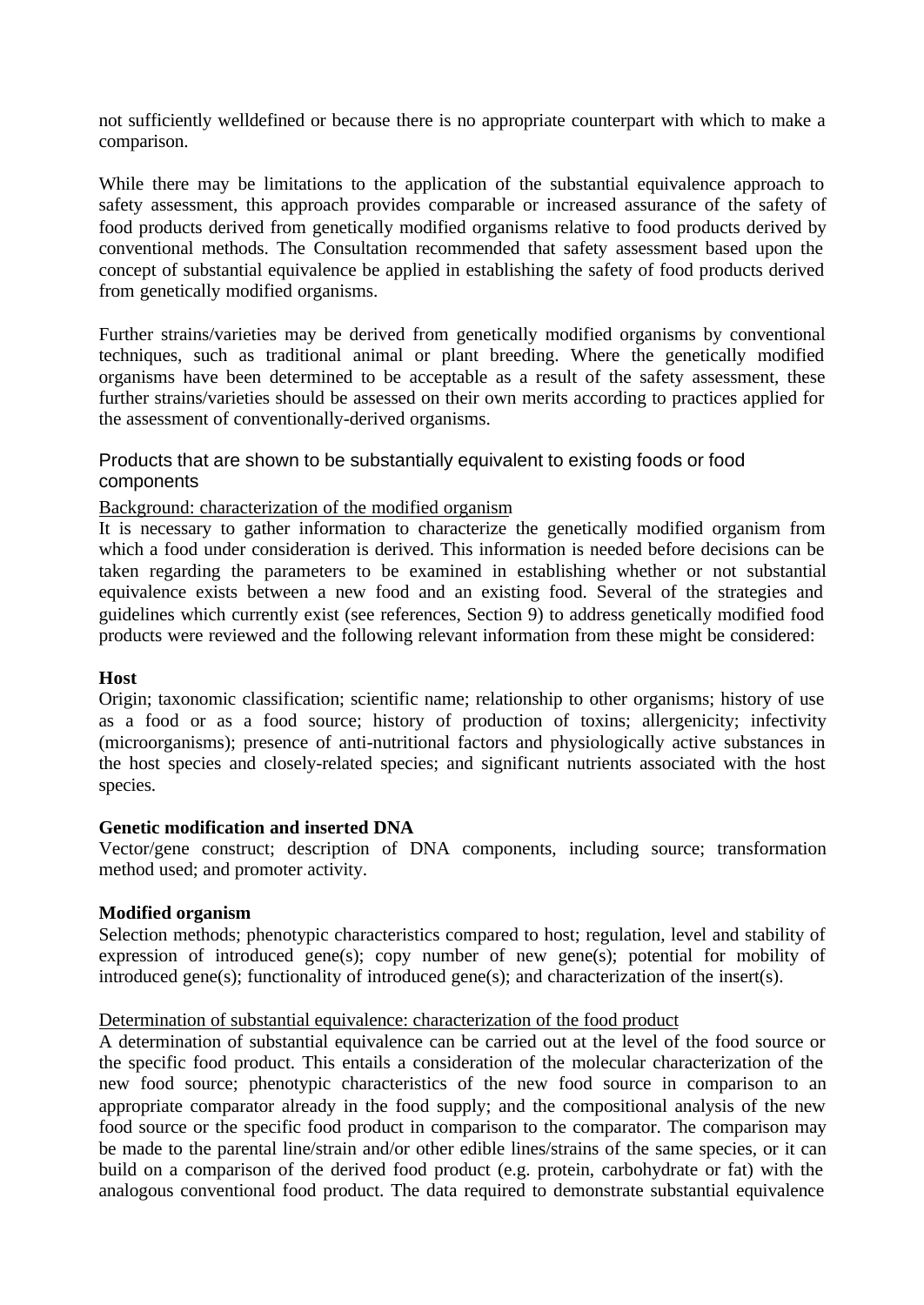may come from a variety of sources including existing food component databases, type culture collections, the scientific literature or specific analyses carried out on the modified food product with the conventional food product serving as a concurrent control.

Substantial equivalence is established by a demonstration that the characteristics assessed for the genetically modified organism, or the specific food product derived therefrom, are equivalent to the same characteristics of the conventional comparator. The levels and variation for characteristics in the genetically modified organism must be within the natural range of variation for those characteristics considered in the comparator and be based upon an appropriate analysis of data.

#### **Phenotypic characteristics**

For plants this would include: morphology, growth, yield, disease resistance, and other characteristics which would normally be measured by plant breeders for a given crop.

For microorganisms this would include: taxonomic characterization (e.g. traditional culture methods, ribotyping, physiology etc.), colonization potential, infectivity, host range, presence of plasmids, antibiotic resistance patterns, and toxigenicity.

For animals this would include: morphology, growth, physiology, reproduction, health characteristics and yield.

#### **Compositional comparison**

The compositional analysis of a genetically modified organism, or a specific food product derived therefrom, should provide sufficient information on composition to allow an effective comparison to a conventional comparator already available in the food supply, for the purpose of determining substantial equivalence.

Critical components are determined by identifying key nutrients and toxicants for the food source in question. Analyzing a broader spectrum of components is in general unnecessary, but should be considered if there is an indication from other traits that there may be an unintended effect of the genetic modification.

Key nutrients are those components in a particular food product which may have a substantial impact in the overall diet. These may be major constituents (fats, proteins, carbohydrates) or minor compounds (minerals, vitamins). The determination of the key nutrients to be assessed may be influenced in part by knowledge of the function and expression product of the inserted gene.

Key toxicants are those toxicologically significant compounds known to be inherently present in the species, such as those compounds whose toxic potency and level may be significant to health (e.g. solanine in potatoes if the level is increased, selenium in wheat). The determination of the key toxicants to be assessed may be influenced, in part, by knowledge of the function and expression product of the inserted gene.

In determining key nutrients and toxicants, differences among consumption patterns and practices in various cultures and societies must be recognized. The key nutrients and toxicants to be examined may differ in different regions, so they should be determined using consumption data for the target region. The more critical the nutrient or toxicant, the more attention needs to be paid to the implication of comparative differences when establishing substantial equivalence. Thus, some conclusions from the substantial equivalence determination may not be equally valid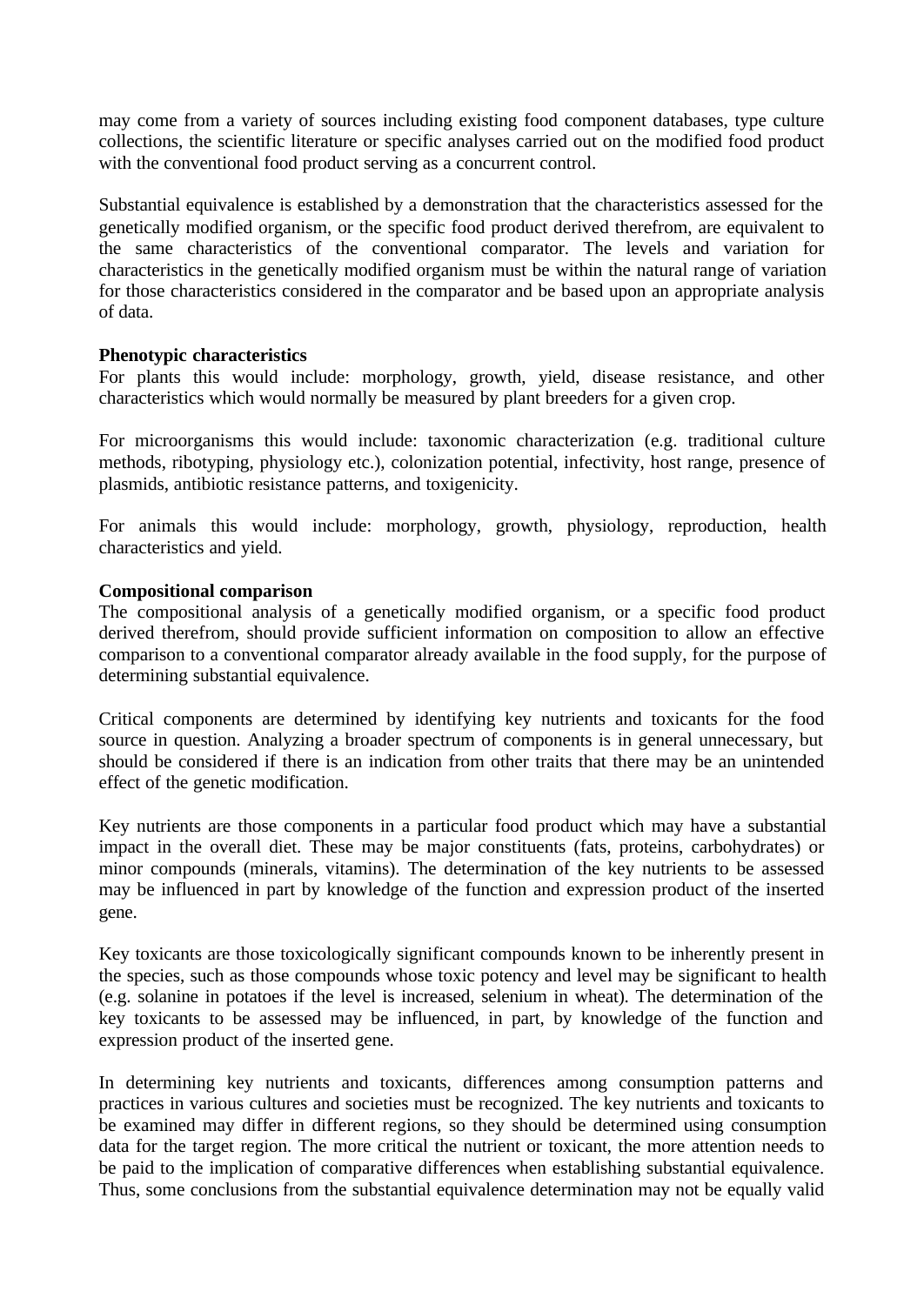in all regions. However, this should not require a complete reassessment of safety in a new jurisdiction, but only consideration of those aspects that can be justified on health grounds, such as the impact of the specific nutrient content based upon composition and intake.

In addition to analysis of key nutrients and toxicants, the extent of the analysis for unintended effects will, in part, be determined by the nature of the intended alteration and by the data from molecular and phenotypic characterization. Additional tests may be necessary if these analyses point to possible unintended effects (e.g. allergenicity).

#### Outcome of assessment: establishment of substantial equivalence

Products which are demonstrated to be substantially equivalent to an existing counterpart are regarded as being as safe as that counterpart and no further safety considerations than for the counterpart are necessary.

#### Products that are substantially equivalent to existing foods or food components except for defined differences

When a food product is determined to be substantially equivalent to an existing counterpart except for defined differences, it was concluded by the Consultation that further safety assessment should focus only on those defined differences. Typically the defined differences will result from the intended effect of the introduction of genetic material that encodes for one or more proteins that may or may not modify endogenous components or produce new components in the host organism. This category could also include products from genetic modification and that have been shown to produce an unintended substance(s) if that unintended substance(s) is clearly defined. The safety of introduced DNA and messenger RNA (mRNA) *per se* is not an issue. However, the stability of introduced genetic material and the potential for gene transfer are relevant issues in the assessment. The potential for gene transfer is addressed in Section 6.2. Stability of introduced genetic material should be addressed during both the molecular characterization and the performance evaluation of the genetically modified organism in the development process. These processes minimize the likelihood of unintended effects in subsequent generations.

The Consultation considered that the majority of genetically modified products will result from the introduction of genetic material and therefore concentrated on the safety assessment of these types of products. However, the approaches described herein are equally applicable to the assessment of the safety of products which have been genetically modified by other means. The approach to assessing the safety of food products having inserted genetic material should focus on the gene product(s) and their function, including the products produced as a result of their function. The introduced genetic material will typically encode one or more proteins. The safety assessment should concentrate on both the safety of the expressed protein(s) as well as the products produced as a result of the expressed protein(s). These products will most likely include; fats, carbohydrates or modified or new small molecule components (modification of endogenous components or production of new components).

The safety assessment of proteins should focus on the structure, function and specificity of the protein(s) and its history of use in foods, if any. Information on these should be evaluated prior to deciding whether and what type of safety evaluation may be appropriate to assess the safety of the protein(s). Proteins in general do not raise significant safety concerns due to the large protein component of the human diet. The typical eukaryotic cell contains tens of thousands of different proteins. Genetic polymorphism (the occurrence of more than one allele of a gene) also contributes to the diversity of proteins in the diet. Generally proteins that are currently consumed or functionally similar to proteins known to be safely consumed (including minor variations in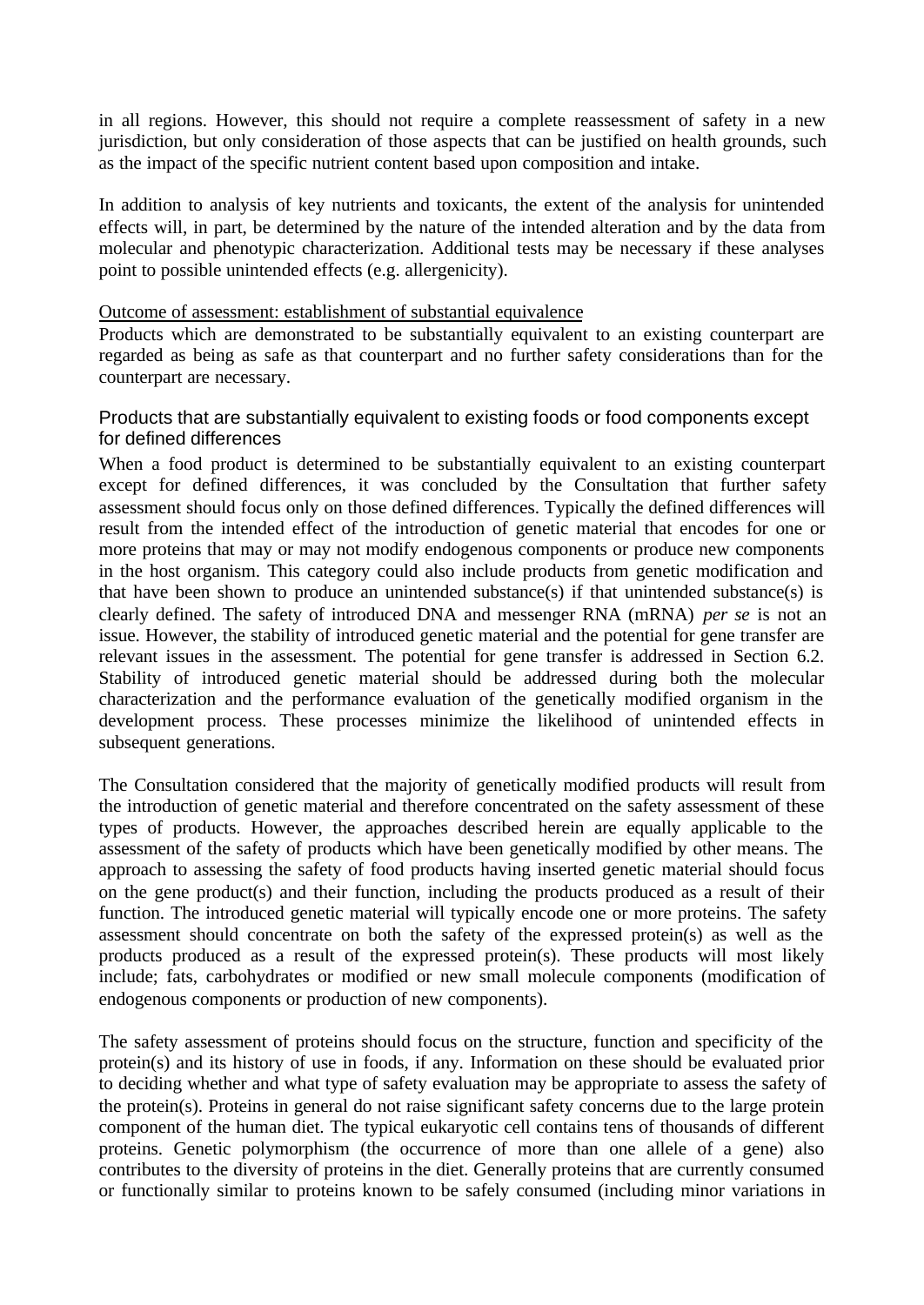structure or function), would not raise safety concerns<sup>5</sup>. Variation in proteins may also result from post-translational processing, for example glycosylation or methylation patterns of the host plant. Proteins that are not functionally similar to proteins known to be safely consumed should be assessed relative to their potential toxicity and allergenicity. A very limited number of proteins are known to be toxic to vertebrates and those proteins, including bacterial and animal toxins, have been well characterized<sup>6</sup>. Proteins that would raise a safety concern can be identified by knowing the source, amino acid sequence and function of the introduced gene(s)/protein(s). Sound scientific practice dictates that toxic proteins should not be introduced into food. If a gene is obtained from a source known to produce a mammalian protein toxin or if the introduced protein shares significant amino acid homology to a known mammalian protein toxin, an acute gavage or other *in vitro* or *in vivo* tests should be considered to provide assurance that the introduced protein is not toxic to mammals. Proteins that are transferred into food products should be assessed as to their potential allergenicity as described in Section 6.1. to provide assurance that allergenic proteins are not transferred.

#### **Structure, function and specificity**

Generally, there will be significant knowledge on the structure, function and specificity of proteins introduced into foods through genetic modification. This information is key to determining what safety assessment is warranted as well as elucidating what products will be produced as a result of the biological activity of expressed protein(s). For example, a protein that performs the same or similar function (e.g. enzymes) as an endogenous protein will not likely raise a significant safety concern. Likewise, for a protein such as the insecticidal proteins from *Bacillus thuringiensis* that are active against target insects but not mammals, fish or non-target insects, information on the specificity and mode of action is important. *In vitro* studies showing binding of the insecticidal protein to gut tissue of target insects but lack of binding to mammalian tissue clearly provides important information to determine what additional data on protein safety is warranted.

Generally, the function of proteins that have been introduced into foods through genetic modification have been well characterized and these proteins are not known to exert toxic effects in vertebrates. If such well-characterized proteins do not exhibit unusual functions, further safety testing will generally be minimal. Demonstration of the lack of amino acid sequence homology to known protein toxins/allergens and their rapid proteolytic degradation under simulated mammalian digestion conditions, is appropriate to confirm the safety of these proteins as well as proteins that are not substantially similar to proteins that are known to be safely consumed. Demonstration of proteolytic digestion under both gastric and intestinal conditions supports the expectation that the protein would likely be degraded during food consumption/digestion. The conditions for these digestions (gastric at low pH and intestinal at neutral pH) support the expected digestion of the introduced protein, including digestion by those individuals that have modified gastric conditions, such as achlorhydria, in which the gastric pH is elevated. For a protein that is not rapidly digested, additional testing may need to be considered. The potential allergenicity of introduced proteins should be assessed as described in Section 6.1.

Certain groups of proteins or food products produced from the introduced proteins may require additional consideration, depending on the function of the protein or food product produced. Certain groups of proteins are known to exhibit antinutritional effects (e.g. lectins and protease inhibitors). Because processing may reduce or eliminate the toxic effects of these proteins, many foods that contain these toxic substances are deleterious when eaten raw but safe when properly processed. Sound scientific practice dictates that such toxic protein components should not be introduced into new food products, unless the resulting food is processed in a manner that would render the food safe.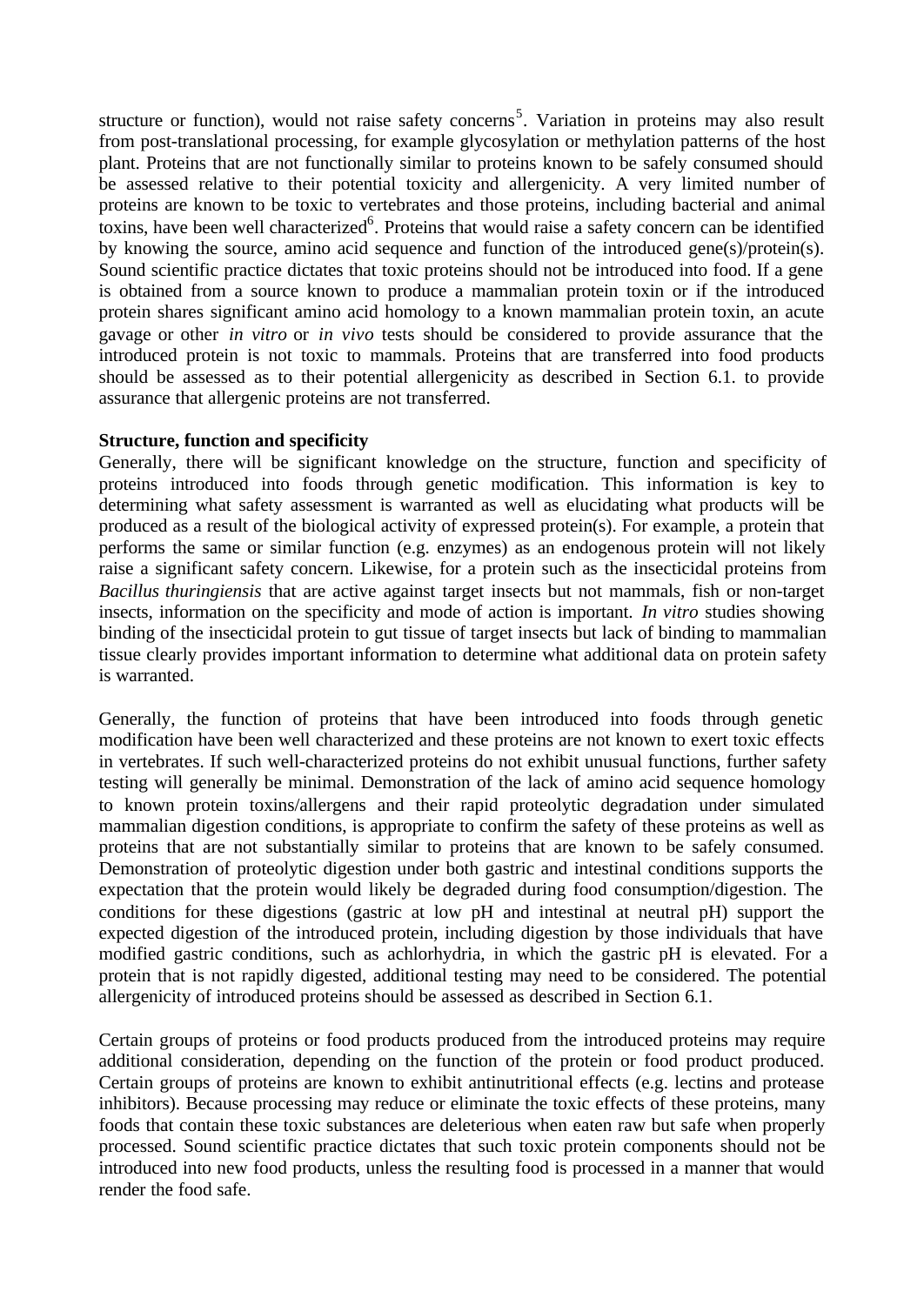Proteins may be introduced that are enzymes and produce products such as carbohydrates, fats and oils, or small molecule components. Developments that affect carbohydrates will often be modifications of food starches, which are likely to affect the content of amylose and amylopectin as well as the branching of amylopectin. Such modified starches are likely to be functionally and physiologically equivalent to starches commonly found in food and thus not raise any specific safety concerns However, if a food source organism is genetically modified to produce high concentrations of an indigestible carbohydrate that normally occurs at low concentrations, or to convert a normally digestible carbohydrate to an indigestible form, nutritional and physiological questions may arise that must be addressed.

Some alterations in the composition or structure of fats or oils, such as an alteration of the saturation of unsaturated fatty acids, may have significant nutritional consequences or result in marked changes in digestibility. Such changes may warrant a change in the common or usual name of that product that reflects the new composition of the substance. Additionally, safety questions may arise as a result of the presence of fatty acids with chain lengths greater than C22; fatty acids with cyclic substitutions; fatty acids with functional groups not normally present in fats and oils; and fatty acids of known toxicity, such as erucic acid.

The concept of substantial equivalence can be applied to assess the safety of these components of the food by comparing them to similar components present in other existing foods. For example, a canola (a low erucic acid rapeseed oil) variety was recently developed that produced high levels of lauric acid, a fatty acid not normally found in canola. This fatty acid has a history of safe consumption as a significant component of edible tropical oils. Therefore, substantial equivalence at the component level was used to assess the safety of this product. The expected uses and patterns of consumption were also assessed in the overall safety assessment of this product. The "common or usual" name of this product was changed to reflect the compositional changes and altered uses.

Genes may be introduced into organisms that encode one or more proteins that result in the production of a new or modified small molecule component in the host organism. The safety of these products should be assessed based on the knowledge of the product produced, the characteristics of the product and the history of safe use of the same or similar product in other foods. Some of these products may require additional testing, including appropriate *in vitro* or *in vivo* testing, depending on the uniqueness of the product and the knowledge of its function and similarity to existing products used in food. The Consultation recognized the difficulties in performing *in vitro* and *in vivo* testing with whole foods and recommended that any additional testing be carefully designed with very specific objectives and using validated methods.

#### Products that are not substantially equivalent to existing foods or food components

Up to the present time, and probably for the near future, there have been few, if any, examples of foods or food components produced using genetic modification which could be considered to be not substantially equivalent to existing foods or food components. Nevertheless, it is conceivable that with future developments in biotechnology, products could be developed which could be considered to have no conventional counterpart and for which substantial equivalence could not be applied. For example, there could be products derived from organisms in which there has been transfer of genomic regions which have perhaps been only partly characterised.

If a food or food component is considered to be not substantially equivalent to an existing food/component, it does not necessarily mean it is unsafe and not all such products will necessarily require extensive testing. Such a food or food component should be evaluated on the basis of its composition and properties. However, a sequential approach to assess the safety and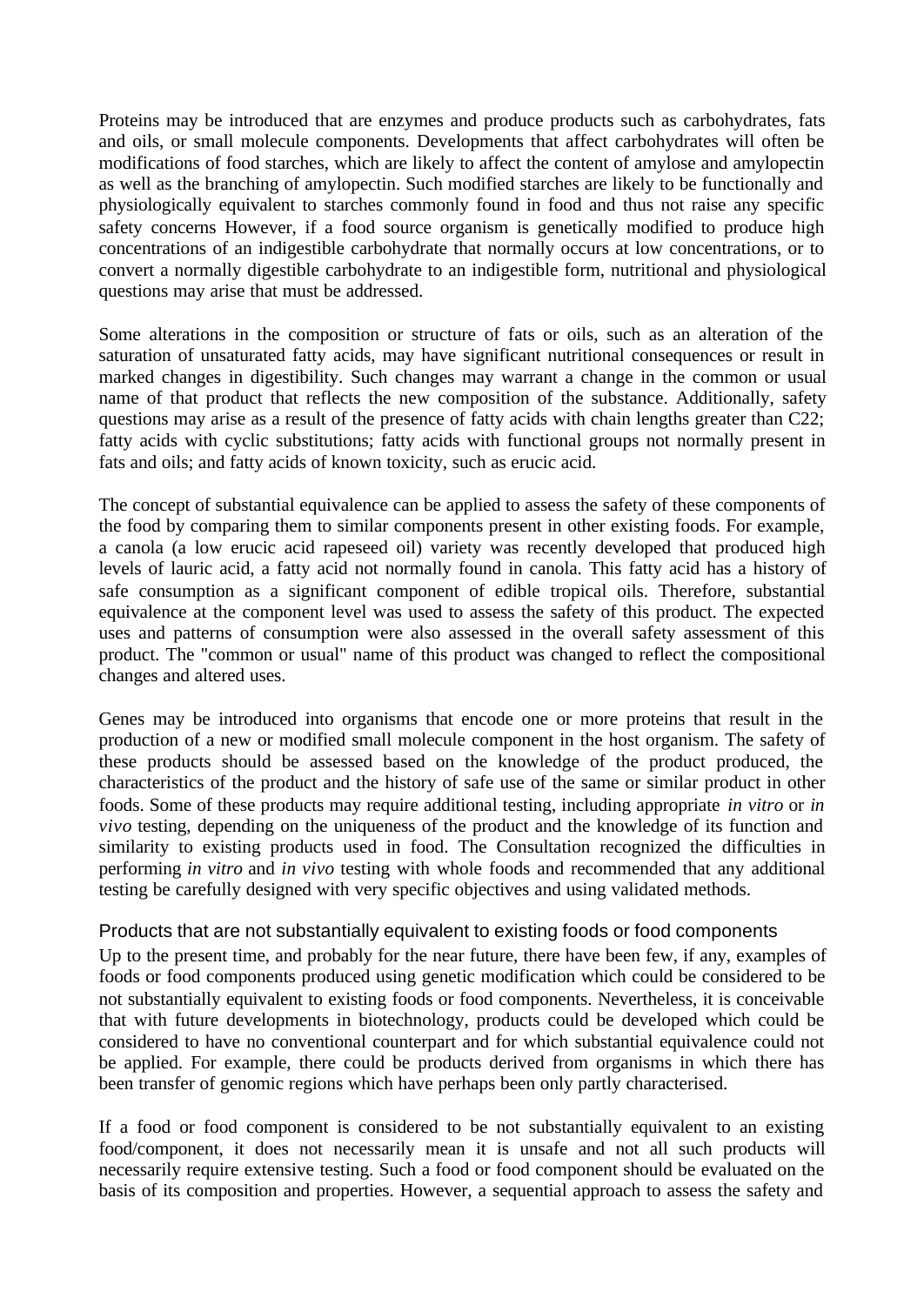wholesomeness of these foods should be considered. First, it will be necessary to characterise the product based on information as described in Section 5.1. This includes details of the host organism, the genetic modification and inserted DNA, as well as properties of the modified organism/product with respect to phenotype and chemical and nutritional composition. Where a modification has involved the insertion of genomic regions which have been poorly characterised it will also be important to consider the donor organism.

The results of this initial characterization and the role that the product is to play in the diet will determine whether further safety testing is needed. Although many protocols exist to test food ingredients, these methods were not designed to test the safety of complex whole foods. In particular, the use of animal feeding studies has many limitations because of the insensitivity of the test system in the detection of low level effects, problems of diet balancing and the problem of assigning adverse effects to specific major foods or food components. Despite these limitations, there are no alternatives at the present time, and if animal studies are deemed appropriate, their objectives should be clear and care taken in the experimental design.

Because of these difficulties, a tailored testing programme should be devised for these products on a case-by-case basis depending on the information generated during the initial characterization. This could involve testing as described under Section 5.2 for products having new inserted traits such as new proteins, fats or carbohydrates. A combination of *in vitro*, and specific *in vivo* animal models may need to be employed to further assess the safety of the product. Particular attention needs to be paid to bioavailability of new food components as well as wholesomeness. With respect to nutritional aspects, human studies may need to be carried out, especially where the new product is intended to replace a significant part of the diet. These should only be carried out when animal studies have shown that the product is not toxic. Attention should be paid to sensitive segments of the population. Furthermore, it will be important to take into account regional variations for foods which will have international distribution.

Because there are presently no satisfactory animal test methods which can be employed for these types of products and other types of novel foods and food components, attention should be paid to the development of appropriate methods.

Experience gained in assessing new foods which are not substantially equivalent to existing foods will serve in subsequent evaluations of similar types of products.

#### *6 SPECIAL ISSUES*

#### **Allergenicity**

A food allergy is an adverse reaction to an otherwise harmless food or food component that involves the body's immune system in the production of antigen-specific IgE1 to specific substances in foods. Surveys suggest that up to one-third of all adults believe that they, at one time or another, have had food allergies. Yet, true food allergy is estimated to affect less than 2% of the population. Children are at greater risk with up to 5% of infants having food allergies which are often outgrown. Allergic reactions can occur virtually to any food, though most reactions are caused by a limited number of foods. The 1995 FAO Technical Consultation on Food Allergies concluded that the most common allergenic foods associated with IgE-mediated reactions and on a worldwide basis were fish, peanuts, soybeans, milk, eggs, crustacea, wheat, and tree nuts. These commonly allergenic foods account for over 90% of food allergies, although an extensive literature search has revealed more than 160 foods associated with sporadic allergic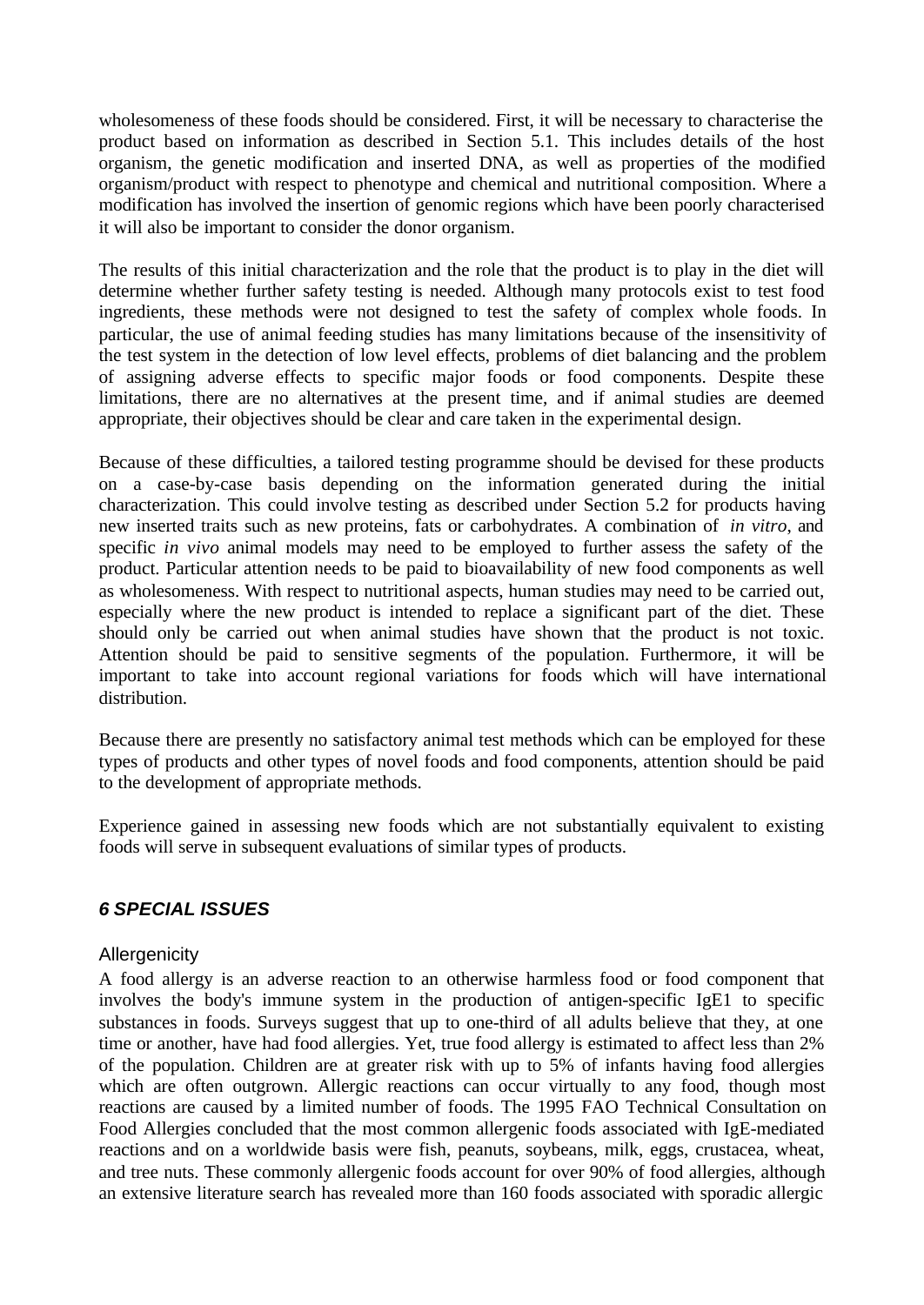reactions. Gluten-containing cereals (wheat, rye, barley, oats and spelt) were also specifically added to the list established by that FAO Technical Consultation because of their implication in the etiology of gluten-sensitive enteropathy.

Allergic reactions to foods due to antigen-specific IgE usually begin within minutes to a few hours after eating the offending food. Very sensitive persons can experience a reaction from exposure to trace quantities of the offending food. Life-threatening reactions can occur in some individuals particularly following large exposures to the offending food. An individual allergic to a specific food must avoid that food, in part through careful reading of food labels. This is because no treatment is yet available to prevent specific allergic reactions to food.

Almost all food allergens are proteins, although the possibility exists that other food components may also act as haptens\*. While the crops from which staple foods are derived contain tens of thousands of different proteins, relatively few are allergenic. The distribution of those proteins varies in different parts of the plant and can be influenced by environmental factors such as climate and disease stress. Conventional breeding introduces additional protein diversity into the food supply. However, variations in the protein composition of our diet brought about through conventional crop improvement practices have had little, if any, effect on the allergenic potential of our major foods. In contrast, altered dietary preferences can have significant implications for the development of food allergies. For example, allergy to peanut (groundnut) occurs at a significant frequency in North America and Western Europe but not in other countries where peanuts are less commonly eaten. Also, recent food introductions, such as kiwi fruit, have proven to be additional sources of food allergens. These observations provide confidence that there are not a large number of potential allergens in the food supply, but show that new allergenic foods are sometimes introduced into the marketplace.

Because of the above, a clear need exists to pay particular attention to allergenicity when assessing the safety of foods produced through modern biotechnology. The difficulties of predicting potential allergenicity of foods derived from genetically modified plants, animals, and microorganisms requires the examination of a number of parameters which are common to many food allergens. These characteristics facilitate the identification of potentially allergenic gene products, although a single criterion is insufficient to confirm allergenicity or lack thereof. Relevant criteria include:

- Source of transferred genetic material: Particular caution must be exercised if the source of this material contains known allergens.
- Molecular weight: Most known allergens are between 10,000 and 40,000 molecular weight.
- Sequence homology: The amino acid sequence of many allergens is readily available.
- Heat and processing stability: Labile allergens in foods that are eaten cooked or undergo other processing before consumption are of less concern.
- Effect of pH and/or gastric juices: Most allergens are resistant to gastric acidity and to digestive proteases.
- Prevalence in foods: New proteins expressed in non-edible portions of plants, for example, are not of a concern in terms of food allergy.

In the assessment of gene products, the amino acid sequence should be compared against the database(s) of all known allergens, in order to screen for immunologically significant sequence similarities. Gene products from sources with no allergenic history and that lack immunologically significant sequence identity to known allergens should still be subjected to physicochemical evaluation. If a gene product is found to have the physicochemical characteristics of an allergen, caution must be used and regulatory agencies may wish to consider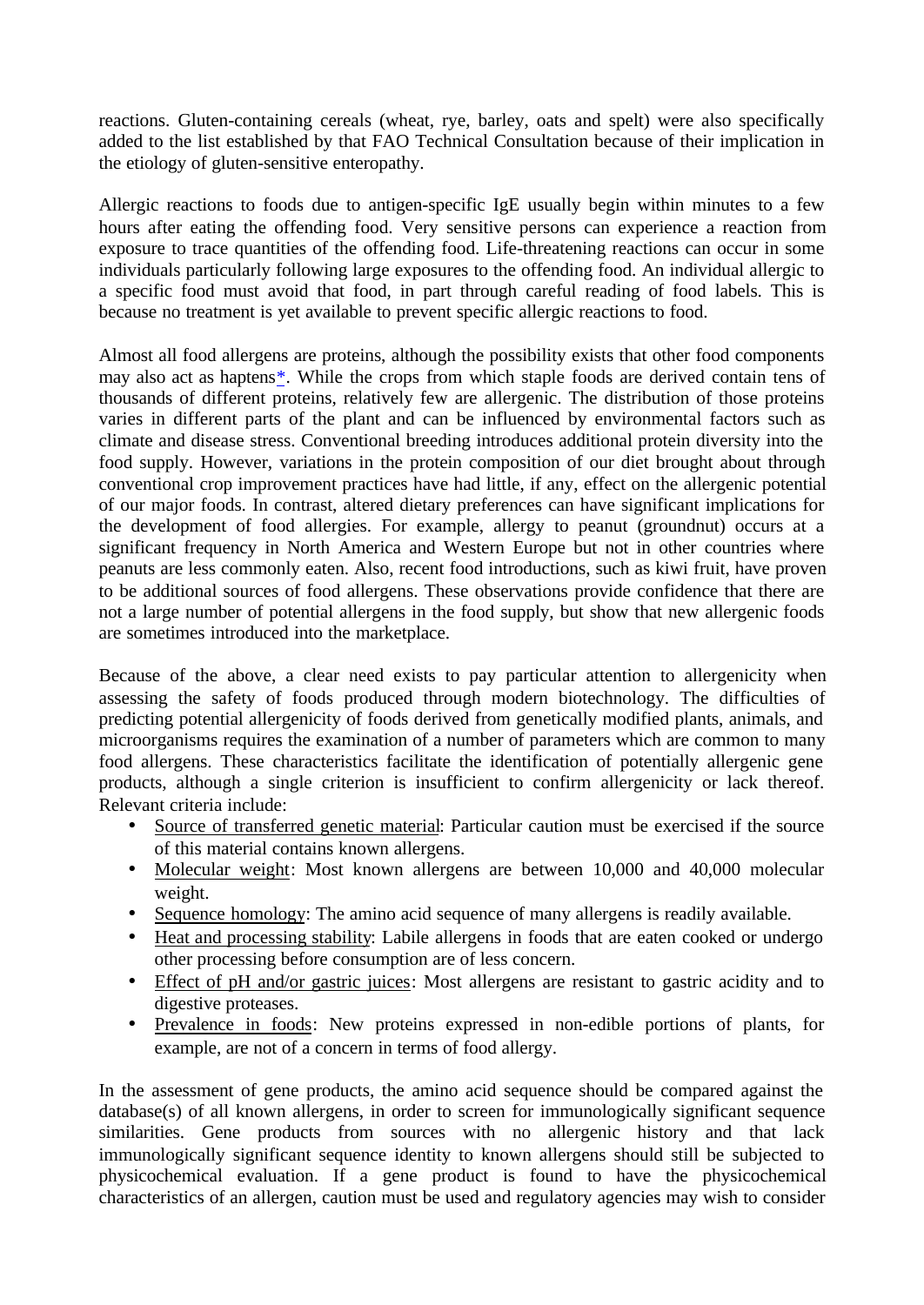some appropriate action. For example, a gene product from an organism not commonly consumed could be expressed in a common food, exhibit a relevant sequence similarity to a known food allergen, and be resistant to acid and protease degradation. The concern in that case would be that the allergenicity of the product would only be noted following exposure of a reasonable population number. Such an association between a modified food and allergic reactions would in all probability be more likely to be recognized if the food was identifiable. Comprehensive stepwise approaches to the assessment of potential allergenicity employing the above principles are available. The Consultation noted that, unfortunately, reliable animal models for the assessment of the allergenicity of genetically modified foods do not presently exist, although the development of such models is to be encouraged.

Clinical reagents and test subjects should be available to conduct a valid assessment of the potential of a gene product obtained from an allergenic food to be an allergen for an individual sensitive to the food which was the source of the gene product. Thus, new proteins produced from genes derived from allergenic foods should be first subjected to *in vitro* assays which use sera from individuals documented as being sensitive to the food that is the source of the gene, in order to identify if allergens have been transferred. Negative or equivocal results from *in vitro* assays should be followed by using approved *in vivo* skin prick tests with sensitive test subjects. Absence of allergens from known allergenic foods may be further confirmed by appropriately designed and approved challenge procedures in sensitive subjects. Foods that fail to elicit positive results in *in vitro* or *in vivo* tests should be treated like any other food in regards to allergenicity. Foods that are found to contain an allergen transferred from the organism which provided the DNA should not be considered for marketing approval unless they can be clearly identified in the marketplace and this identity would not be lost during distribution or processing. Labelling approaches may not be practical in all situations, and the specific problem of consumers who cannot read labels or who may not be provided with labels should be taken into account.

#### Gene transfer from genetically modified plants

The Consultation noted that the most relevant food safety issue concerning gene transfer is the potential consequence of the transfer of an introduced gene from material derived from a genetically modified organism to microorganisms in the gastrointestinal (GI) tract, in such a way that the gene can be successfully incorporated and expressed, and result in an impact on human or animal safety.

Marker genes are inserted into genetically modified plants to facilitate identification of genetically modified cells or tissue during development. There are several categories of marker genes, including herbicide resistance genes and antibiotic resistance genes. Antibiotic resistance markers have been utilized during the transformation/selection process in the development of the vast majority of genetically modified plants. Their continued use in plants remains critical to the production of genetically modified plants. The Consultation therefore focused on these particular marker genes.

With respect to the potential for gene transfer from genetically modified plants to microorganisms in the GI tract, the Consultation supported the conclusions and recommendations of the 1993 WHO Workshop entitled "Health Aspects of Marker Genes in Genetically Modified Plants". That workshop, as well as this Consultation, focused on the potential for transfer of antibiotic resistance genes since these genes are the most likely to raise safety concerns if they were to be transferred and expressed in gastrointestinal microflora. Were this to occur, it could potentially affect the therapeutic efficacy of antibiotics. In regards to genetically modified plants, the WHO Workshop concluded that "there is no recorded evidence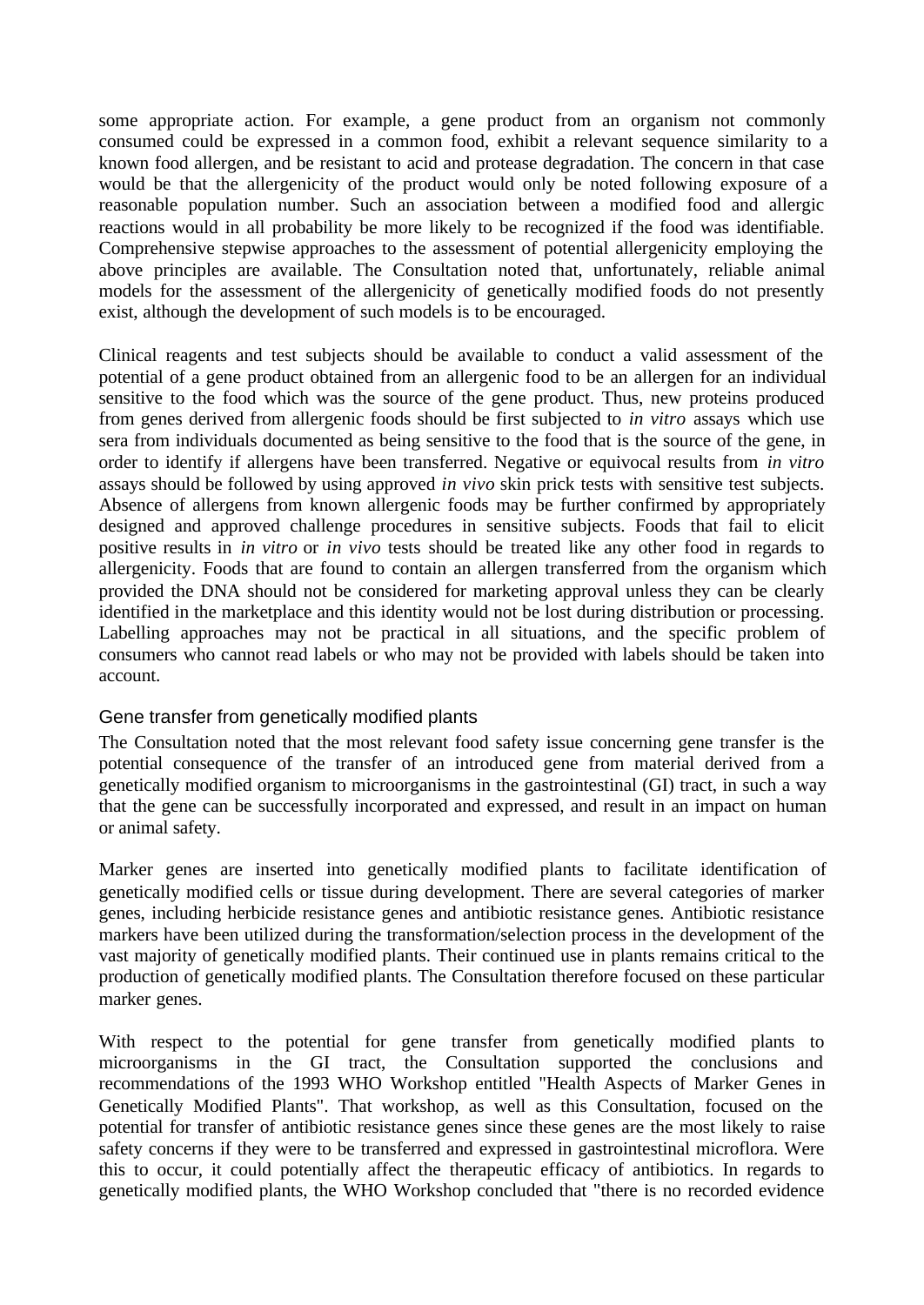for the transfer of genes from plants to microorganisms in the gut" and that there are no authenticated reports of such bacterial transformation in the environment of the human gastrointestinal tract. The first of these conclusions was based on the judgement that transfer of antibiotic resistance would be unlikely to occur given the complexity of steps required for gene transfer, expression and impact on antibiotic efficacy. In order for gene transfer to take place, the following events would need to occur:

- the plant DNA would have to be released from the plant tissue/cells and survive in the presence of the hostile environment of the GI tract, including exposure to gastric acid and nucleases;
- the recipient microorganisms would have to be competent for transformation;
- the recipient microorganisms would have to bind the DNA to be transferred;
- the DNA would have to penetrate the cell wall and translocate across the cell membrane;
- the DNA would have to survive the restriction/modification system developed by the microorganism to degrade foreign DNA; and,
- the DNA would have to be integrated into the host genome or plasmid, which requires at least 20 base pairs in a complete homologous DNA sequence for significant recombination at both ends of the foreign DNA.

The likelihood that foreign DNA would persist in a microorganism would be significantly enhanced under conditions that would exert selection pressure. Such conditions are generally considered to be restricted to antibiotic selectable markers and then only under the conditions of oral therapeutic use of the corresponding antibiotic. Only when an antibiotic resistance marker is under the control of an appropriate bacterial promoter would the antibiotic resistance gene potentially be expressed and thereby provide a selective advantage to a recipient microorganism. Antibiotic markers under plant promoters would not be expressed in a microorganism; therefore, in this situation the presence of the antibiotic would not provide a selective pressure.

The Consultation concluded, consistent with the WHO workshop, that as the possibility of horizontal gene transfer is considered to be vanishingly small, data on such gene transfer will only be needed when the nature of the marker gene is such that, if transfer were to occur, it gives rise to a health concern. In assessing any potential health concerns, the human or animal use of the antibiotic and the presence and prevalence of resistance to the same antibiotic in gastrointestinal microflora should be considered.

Given that the likelihood of transfer of a gene from a genetically modified plant to a microorganism in the GI tract is remote but cannot be entirely ruled out, the Consultation recommended that FAO/WHO convene an expert consultation to address whether there are conditions or circumstances in which antibiotic marker gene(s) should not be used in genetically modified plants intended for commercial use and, if so, to define those conditions/circumstances. For example, the Consultation noted that the antibiotic vancomycin is critical in the treatment of certain bacterial diseases where multiple antibiotic resistance is prevalent, due to the lack of alternatives.

In Section 5.2 the Consultation discussed issues related to assessing the safety of expressed proteins. In addition to the factors considered in that section, the specific issue related to the use of antibiotic marker genes expressed in the plant, is the potential to adversely effect the therapeutic efficacy of orally administered antibiotics. Factors that should be considered in the assessment of potential impact on such antibiotic efficacy, include:

- the function and specificity of the expressed product (typically an enzyme);
- the digestibility of the expressed protein;
- the expression level of the expressed protein;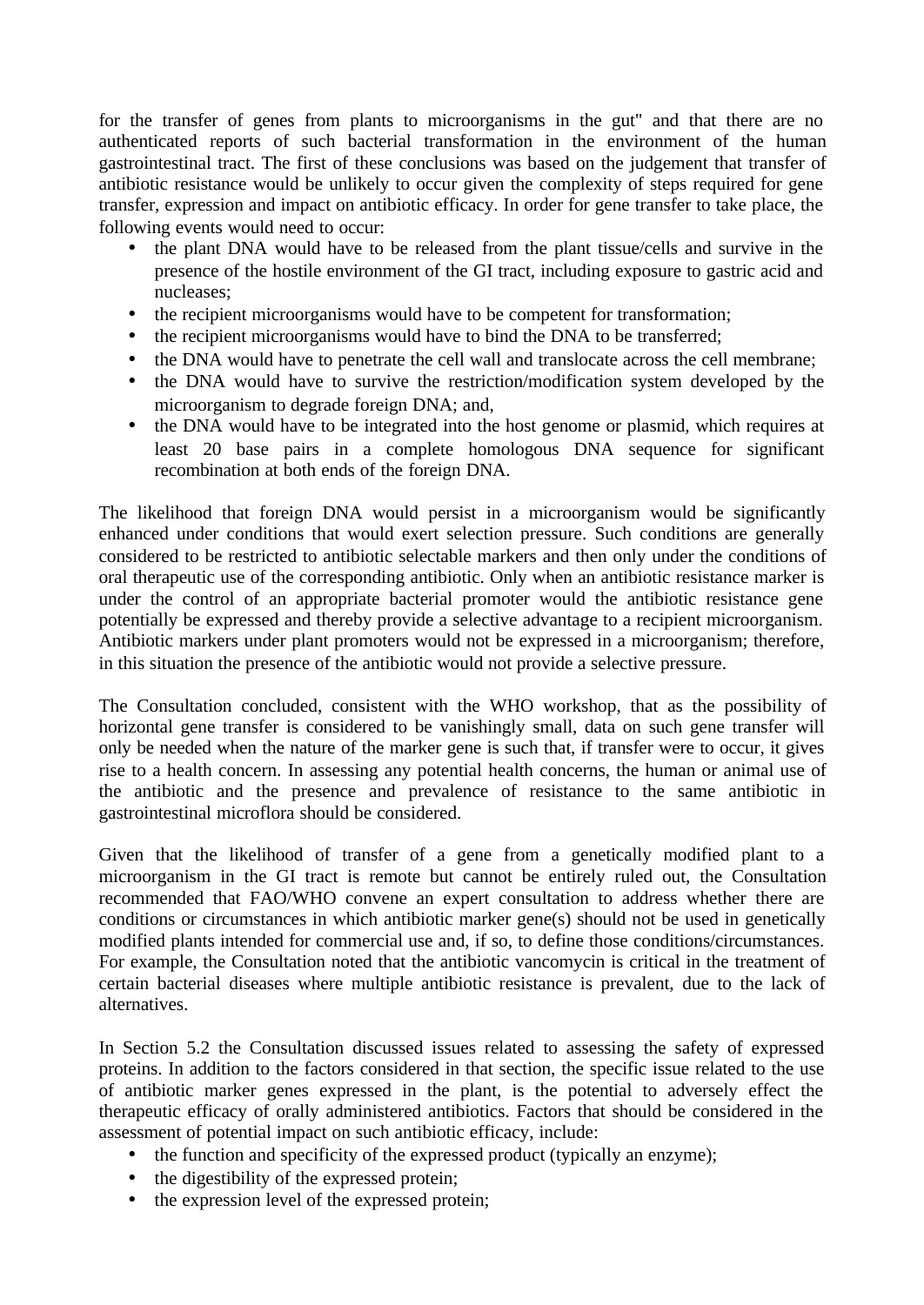- the availability of any required cofactor in the gastrointestinal tract; and,
- the human or animal use of the antibiotic, taking into account those populations that consume the food product.

#### Gene transfer from genetically modified microorganisms

The Consultation noted that there are well-known mechanisms of transfer of genetic material between microorganisms, such as transduction and conjugation. Transformation of naked DNA into microorganisms in the GI tract has not been conclusively demonstrated.

The probability of gene transfer in the GI tract has to be assessed in the light of the nature of the genetically modified organism and the characteristics of the gene construct. Possible consequences of a transfer event should be assessed based on the function and specificity of the transgene. The likelihood of maintenance of the transferred gene in a recipient microorganism increases if the gene confers to the microorganism a selective advantage. Factors that may enhance the selective advantage over other organisms or the colonization ability include: phage resistance, virulence, adherence, substrate utilization or production of bacterial antibiotics.

If the transferred gene is not expected to enhance any of the survival characteristics of the recipient gastrointestinal microorganism, no further safety assessment concerning these characteristics would be required. If the function of the gene suggests that survival of the recipient organism would be enhanced, the possible health consequences need to be assessed, based on the function and specificity of the gene. The Consultation affirmed the recommendations from the 1990 FAO/WHO joint consultation regarding genetically modified microorganism including: 1) that vectors should be modified so as to minimize the likelihood of transfer to other microbes; and, 2) selectable marker genes that encode resistance to clinically useful antibiotics should not be used in microbes intended to be present as living organisms in food. Food components obtained from microbes that encode such antibiotic resistance marker genes should be demonstrated to be free of viable cells and genetic material that could encode resistance to antibiotics.

The Consultation was not aware of any reports of transfer of genes from animal, plant or microbial origin into epithelial cells except for genes from infectious agents, such as viral DNA. However, even if such transfer were to occur, the transformed epithelial cells would not be maintained in the GI tract due to continuous replacement of these cells.

#### Pathogenicity of microorganisms

The Consultation reviewed the 1990 report discussion of the issue of pathogenicity related to genetically modified microorganisms, and agreed that no new issues have arisen since that consultation. To summarize, microorganisms intended for use as food or in food processing should be derived from organisms that are known, or have been shown by appropriate tests in animals, to be free of traits that confer pathogenicity. Furthermore it was stated that assessment of viable genetically modified organisms as part of a food must also take into consideration characteristics that determine their survival, growth and colonizing potential in the GI tract, including the capability to undergo transformation, transduction and conjugation, and to exchange plasmids and phages. In this regard, a general principle was elaborated that design should be directed towards minimizing intrinsic traits in microbes that allow them to transfer genetic information to other microorganisms.

#### Genetically modified animals

The 1990 consultation reviewed the safety assessment of genetically modified animals and foods derived from them and concluded *inter alia* that: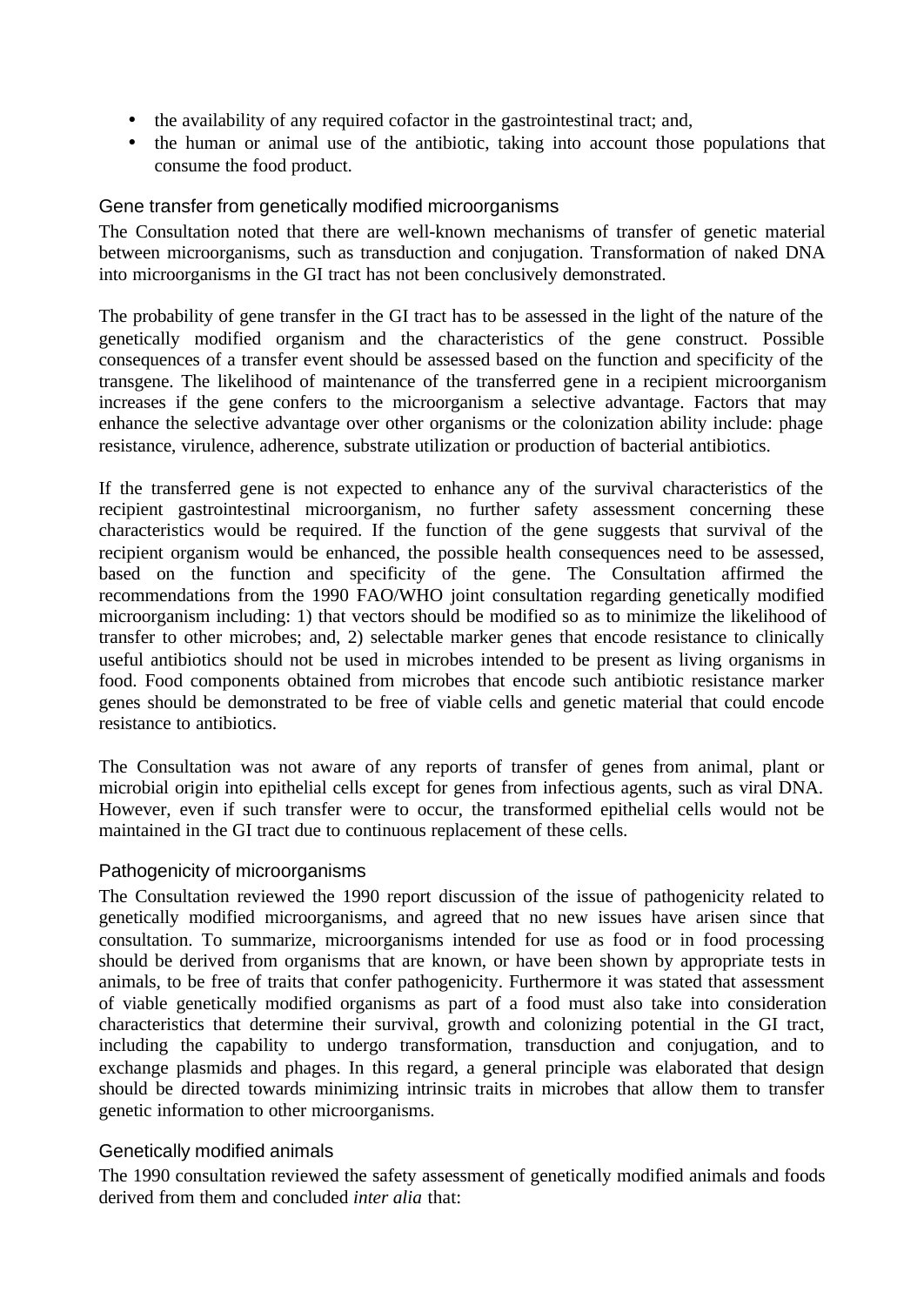"Mammals are important indicators of their own safety, since adverse consequences of introduced genetic material will generally be reflected in the growth, development and reproductive capacity of the animal. The principle that healthy mammals only should enter the food supply is of itself a method of ensuring the safety of foods derived from animals. Primarily because some fish and invertebrates are known to produce toxins, the healthy animal principle does not provide the same degree of assurance that food derived from such animals is safe and should be used with caution in determining the need for additional safety assessment".

The OECD report on "Safety Evaluation of Foods Derived by Modern Biotechnology: Concepts and Principles", focused its attention on new foods of terrestrial origin and concluded that, "In general, foods from new strains of mammals and birds that appear to be in good health have proven to be as safe as the animal breeds from which they were derived."

Subsequently OECD convened a workshop on "Aquatic Biotechnology and Food Safety" at which was discussed the notion that when a (domestic) animal appears healthy, this is an indication that the animal is safe to eat. It was recognized that the apparent good health of aquatic food organisms *per se* is not a useful indicator of food safety, because many such species are known to contain either exogenously or endogenously derived compounds that are toxic to humans. Individuals of such species frequently appear to be in good health because they are resistant, in some degree, to these toxins. However, if the notion of healthy appearance is applied in this sense, and if it is applied in conjunction with other attributes to assess safety, then it can still have utility when applied to food and food components derived from aquatic animals.

In general, the OECD workshop on Aquatic Biotechnology and Food Safety considered it unlikely that techniques of modern biotechnology will increase the risk to human health if applied to aquatic organisms containing toxins. It is possible that modern breeding techniques could affect the metabolism and properties of such toxins, perhaps in ways that modify their effects. In such circumstances, however, the safety assessment of such organisms will depend on knowledge of, and on techniques to detect, toxins. Consequently, the fact that some aquatic food organisms might contain compounds toxic to humans does not reduce the value of the application of the concept of substantial equivalence. The OECD workshop also concluded that no issue could be identified which reduced or invalidated the application of the principle of substantial equivalence to food or food components derived from modern aquatic biotechnology. However, it was recognized that in some instances there may be a lack of appropriate data from the conventional species. This lack of data could lead to difficulties when making comparisons with the new food or food component. This problem arises, in part, because there is less familiarity with most aquatic organisms in food production when compared with terrestrial food animals and plants.

If animals are genetically modified to improve their resistance to bacteria and viruses that also represent a human health concern, appropriate hygiene measures should be taken to ensure that there are no food safety risks to consumers of the animal products.

Issues arising from the use of genetically modified animals for the production of pharmaceuticals and industrial chemicals are discussed in section 6.6.

#### Food organisms expressing pharmaceuticals or industrial chemicals

Genetic modification has considerable potential to enable the production of pharmaceuticals or industrial chemicals in varieties of organisms (plants, animals and microorganisms), that are also used as sources of food. The Consultation recognised that, generally, the genetically modified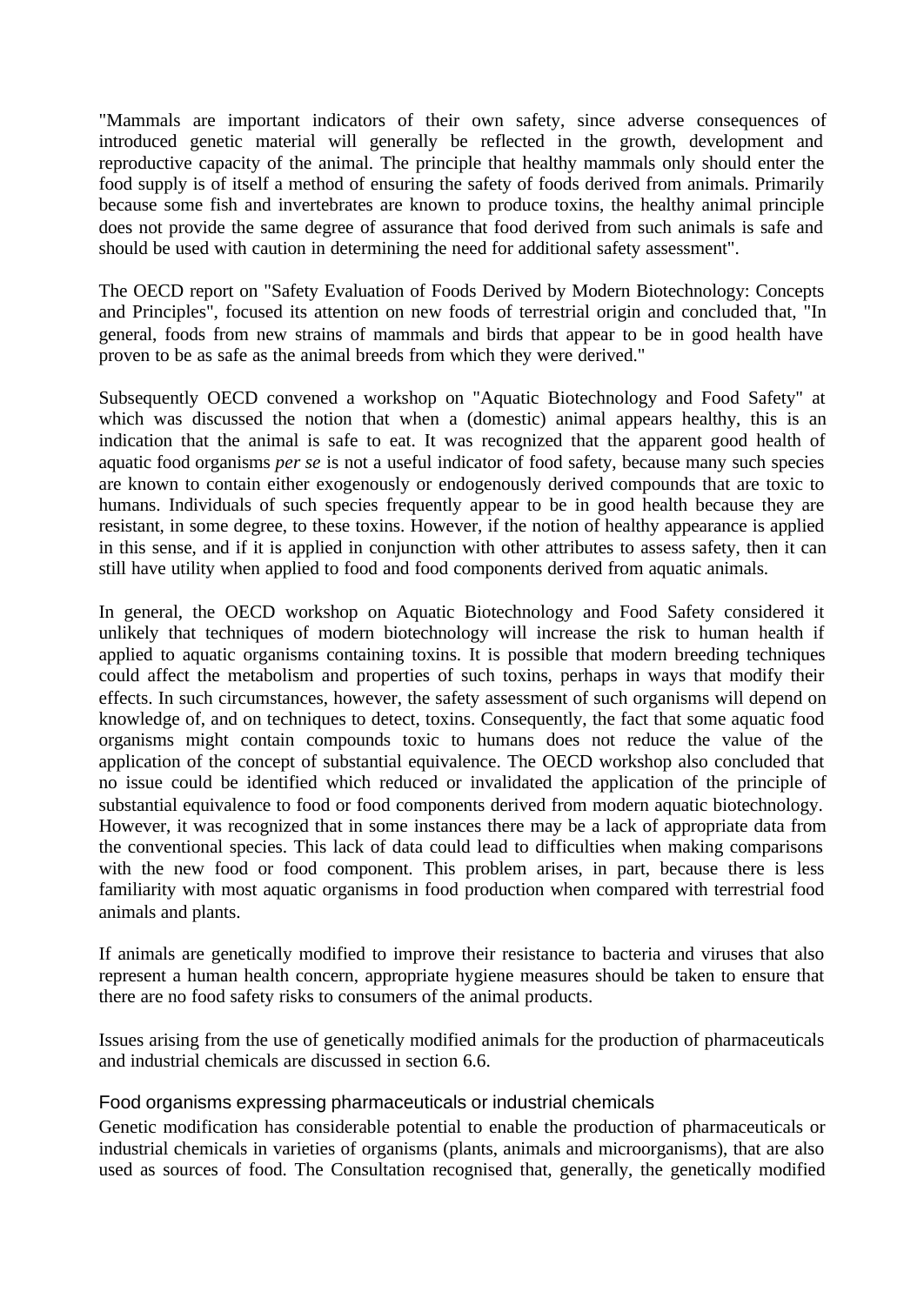organism would not be used as food without prior removal of the pharmaceutical or industrial chemical.

The Consultation agreed that the safety assessment of pharmaceuticals and industrial chemicals, as such, was outside its remit. In situations in which the genetically modified organism or its products are used in food (usually after removal of the pharmaceutical or chemical), the Consultation agreed that the concept of substantial equivalence, as developed elsewhere in this report (see Section 5), could be used for the safety assessment of the food. Some such foods could be substantially equivalent to existing foods, apart from well defined differences whilst others (including meat from animals modified to express chemicals only in their milk) might be substantially equivalent to their conventional counterparts. There might also be situations in which the food would not be substantially equivalent to an existing counterpart.

In addition to concerns about food safety, the Consultation recognised that the genetic modification of food organisms to produce pharmaceuticals or industrial chemicals may raise ethical and control issues that were outside its remit because the issues were unrelated to food safety. The ethical issues relate to the scope for administering treatments to consumers without their knowledge. The Consultation agreed that this issue should be brought to the attention of FAO and WHO.

#### **Databases**

To facilitate the compositional comparisons necessary to establish substantial equivalence, it may be useful to use and even generate international databases containing validated data on the nutrient, allergen and, especially, toxicant composition of commonly used food organisms. If the genetically modified organism is being compared directly to its parent then the data will be developed when the modified organism and the parental organism are grown and analyzed under a limited number of selected environments that are representative of the conditions under which the modified organism will be used commercially.

Comparison of genetically modified plants with other commercial varieties will typically focus on data generated within these varieties grown within similar geographical regions and in which the new variety is intended to be grown commercially. Where compositional analyses of key nutrients and toxicants are required for the registration of a new plant variety, these data would be updated periodically for current commercial varieties. The published literature on these parameters would also serve as a source for this information. It is important that the reference ranges represent reasonably current information since the ranges will probably change over time.

In the case of plants, relevant information could be obtained from the international centres of the Consultative Group on International Agricultural Research (CGIAR), which holds the worldwide mandate for the conservation and use of genetic resources. These include the Centres for Genetic Resources Conservation and Breeding Research on specific crops; e.g. the International Maize and Wheat Improvement Centre (CIMMYT) (wheat and corn), the International Rice Research Institute (IRRI) (rice), the International Potato Centre (CIP) (potato and sweet potato) and the International Plant Genetic Resources Institute (IPGRI). The FAO and the World Food Programme provide other sources of information on food composition.

Databases on microorganisms, mainly in the form of type culture collections, are in existence but not all are suited for the purpose of establishment of substantial equivalence.

The Consultation acknowledged that molecular databases (e.g. University of Wisconsin Database) are available and commonly used to identify genes/proteins of similar structure and/or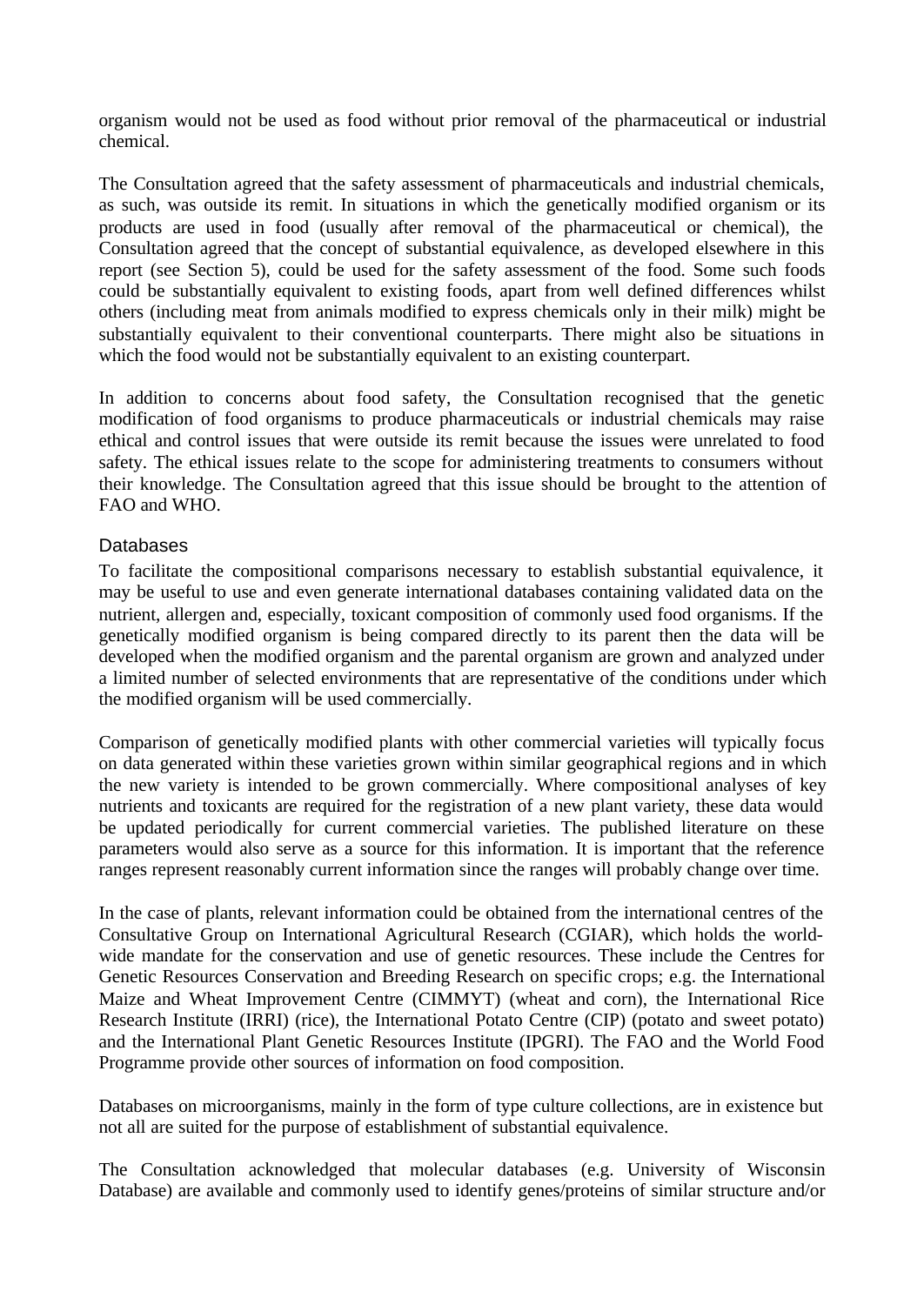function. These databases are also used to compare amino acid sequence homology of an encoded protein to known protein toxins or allergens. These databases should continue to expand as new genes/proteins are isolated and characterized.

The Consultation pointed to the need to develop and expand databases with valid data on the content and ranges of nutrients, toxicants and allergens in food organisms used throughout the world.

#### The application of rDNA technology in developing countries

Recombinant DNA technology has broad application in developing countries and has the potential for very positive impact on their economies, which are frequently agriculturally based. In this context the view has been expressed that rDNA technology might be of greater importance for developing countries than for industrialized countries. In particular, developing countries look on rDNA technology as a means of addressing the need to produce sufficient quantities of nutritionally adequate and safe food for their growing populations. The benefits of this technology are likely to impact directly on people at the production level as this technology is extremely easy to transfer, being "packaged in a seed". However, in order for the entire global population to fully benefit from rDNA technology, the safety assessment of food derived from genetically modified organisms requires trained manpower, up-to-date legislation and a food control system for its enforcement. This applies equally in all the countries of the world. Food safety issues, as outlined in Section 4, are not bound by national borders, and it is therefore important that countries that have inadequate resources for assessing rDNA technology and products derived from it, make special efforts to obtain these resources. Moreover, since globalization interconnects raw material production to processing and consumers of all regions of the world, it is imperative that proper safety assessment of foods and food components produced by genetic modification, be practised world wide.

#### *7 CONCLUSIONS*

1. Food safety considerations regarding organisms produced by techniques that change the heritable traits of an organism, such as rDNA technology, are basically of the same nature as those that might arise from other ways of altering the genome of an organism, such as conventional breeding.

2. Application of the concept of substantial equivalence is a basic tool in the assessment used to establish the safety of food products derived from genetically modified organisms. It is not a safety assessment in itself, but is a dynamic, analytical exercise in the assessment of the safety of a new food or food component relative to an existing food/component.

3. The reference characteristics for substantial equivalence comparison need to be flexible and will change over time in accordance with changing needs of processors and consumers and with experience gained.

4. Substantial equivalence is established by a demonstration that the characteristics assessed for the genetically modified organism, or the specific food product derived therefrom, are equivalent to the same characteristics of the conventional comparator (conventional foods or food components already available in the food supply), within the natural variation for such characteristics, based upon an appropriate analysis of data.

5. The determination of substantial equivalence entails a consideration of the molecular characterization of the genetically modified organism, its phenotypic characteristics, and the key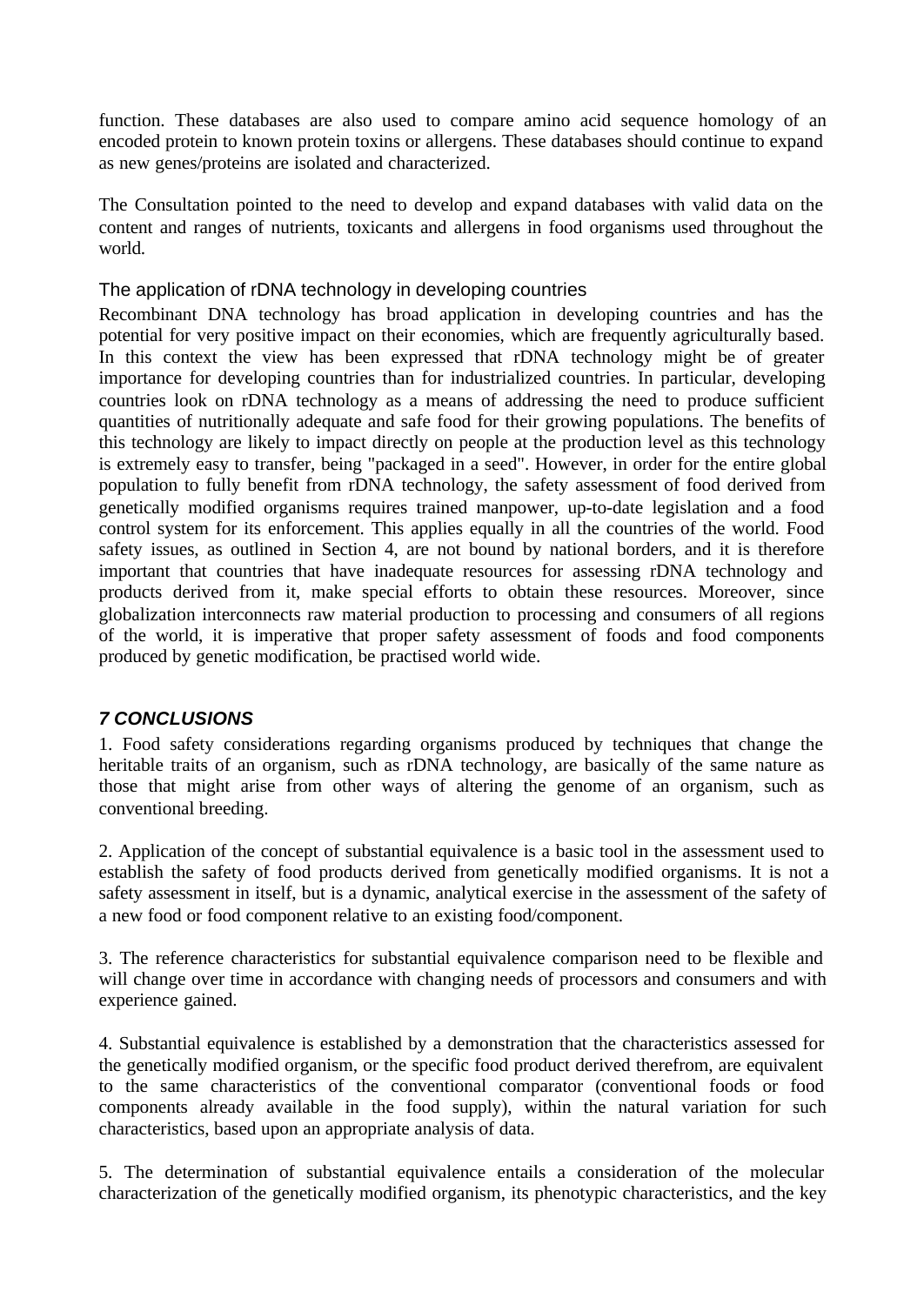nutrients and toxicants for the food source in question. Analyzing a broader spectrum of components is in general unnecessary, but should be considered if there is an indication from other traits that there may be an unintended effect of the genetic modification.

6. While there may be limitations to the application of the substantial equivalence approach to safety assessment, this approach provides equal or increased assurance of the safety of food products derived from genetically modified organisms as compared to foods or food components derived by conventional methods.

7. When substantial equivalence is established for an organism or food product, the food is regarded to be as safe as its conventional counterpart and no further safety consideration is needed.

8. When substantial equivalence apart from certain defined differences is established, further safety assessment should focus on those defined differences. The Consultation established a sequential approach focusing on the new gene product(s) and the(ir) structure, function, specificity and history of use. If these indicate a potential safety concern, additional *in vitro* and/or *in vivo* studies may be appropriate.

9. When substantial equivalence cannot be established, it does not necessarily mean that the food product is unsafe. Not all such products will necessarily require extensive safety testing. The Consultation advised designing any testing program on a case-by-case basis taking into account the reference characteristics of the food or food component. The objectives should be clear and care should be taken in experimental design. Human nutritional studies may be required, especially when the new food is intended to replace a significant part of the diet.

10. Food allergies afflict a small percentage, but significant number, of consumers. Some of these consumers will experience life-threatening reactions upon exposure to foods to which they are allergic. Thus, a rational scientific approach to the assessment of the allergenicity of genetically modified organisms can and should be undertaken.

11. The Consultation considered the possibility of horizontal gene transfer from genetically modified plants to be vanishingly small. Thus, data on gene transfer is only necessary when the nature of the marker gene is such that, if transfer were to occur, it would give rise to a human health concern. In assessing any such health concerns, the human and animal use of the antibiotic and the prevalence of resistance to the same antibiotic in the gastrointestinal microflora should be considered.

12. With respect to the genetic modification of animals, the Consultation endorsed the conclusions reached by the first FAO/WHO consultation and by OECD, and in particular:

- the concept of substantial equivalence is applicable to the safety assessment of animals and animal products including foods of aquatic origin.
- in respect of safety assessment, mammals are important indicators of their own safety.
- if animals are genetically modified to improve their resistance to bacteria and viruses that also represent a human health concern, appropriate hygiene measures should be taken to ensure that there are no food safety risks to consumers of the animal products.

13. Accessible databases on reference characteristics of plants, microorganisms and animals are of utmost importance for the establishment of substantial equivalence.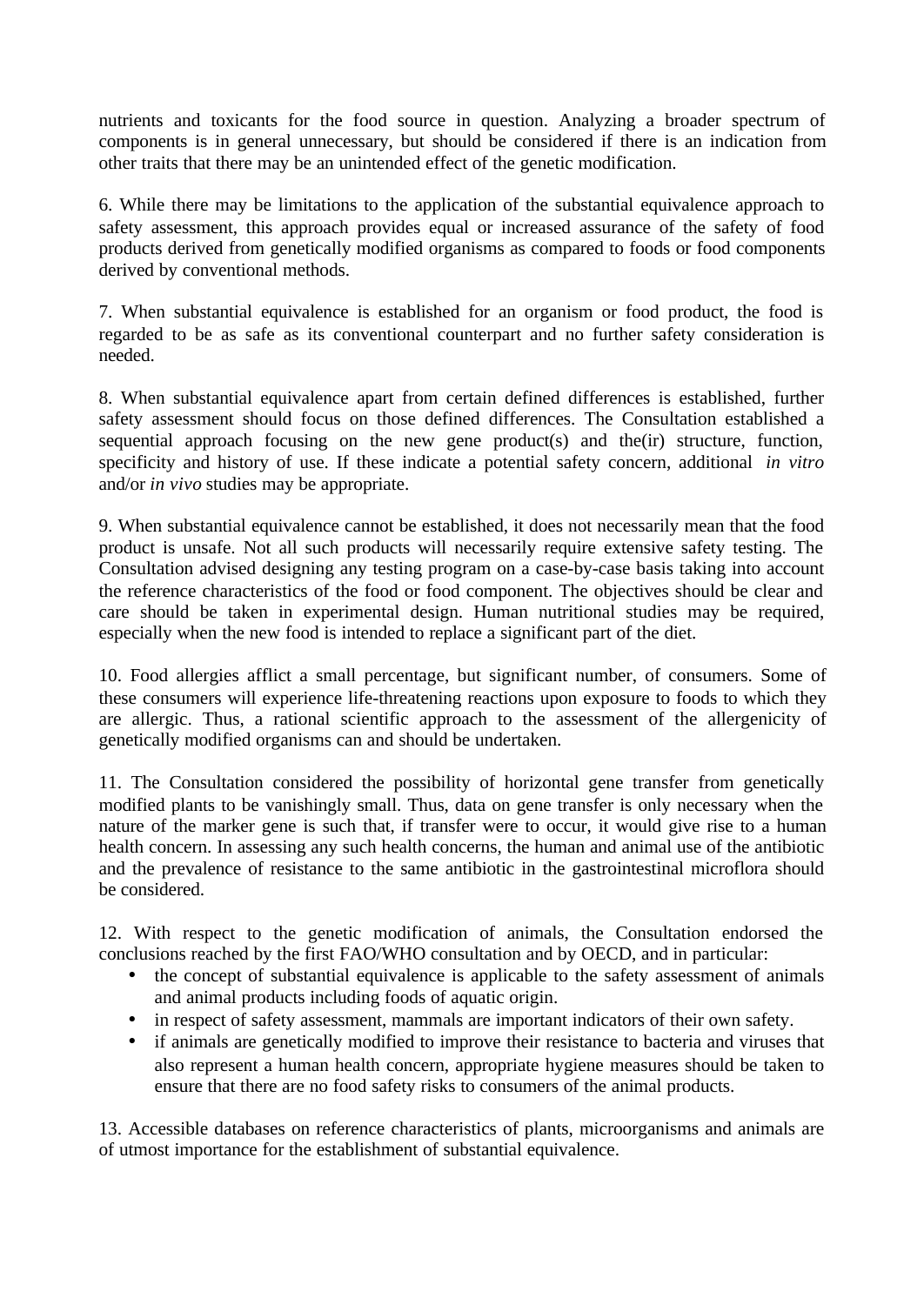14. Recombinant DNA technology is of particular importance to developing countries as it can help to address the need to produce sufficient quantities of nutritionally adequate and safe food for their growing populations.

15. Since globalization interconnects raw material production to processing and consumers of all regions of the world, it is imperative that proper safety assessments be made of food produced by rDNA technology, world wide.

# *8 RECOMMENDATIONS*

#### **General recommendations**

1. The Consultation affirmed the general recommendations made by the first FAO/WHO consultation, which are attached as an annex. In doing so, the Consultation emphasized the first recommendation of that consultation, that comprehensive and well-enforced food regulations are important in protecting consumer health, and that all national governments should ensure that such regulations keep pace with developing technology.

#### **Specific recommendations**

The Consultation RECOMMENDED that:

#### Substantial equivalence

2. Safety assessment based upon the concept of substantial equivalence, as described in this report, be applied in establishing the safety of foods and food components derived from genetically modified organisms.

#### **Allergenicity**

3. The transfer of genes from commonly allergenic foods should be discouraged unless it can be documented that the gene transferred does not code for an allergen.

4. Foods found to contain an allergen transferred from the organism which provided the DNA should not be considered for marketing approval unless such products can be clearly identified in the marketplace and this identity will not be lost through distribution and processing. Further, that labelling approaches may not be practical in these situations, and that particular problems exist for consumers who cannot read, or who may not be provided with labels.

5. Involved organizations should consider the appropriateness of, and/or actions to take, in respect to foods containing new protein(s) that are determined to have the characteristics of an allergen, even though no patient population is known to exist which has an allergy to this gene product.

6. The identification of food allergens and the characteristics of these allergens that define their immunogenicity be encouraged.

#### Gene transfer from genetically modified plants

7. FAO/WHO convene a workshop of experts to consider if there are conditions or circumstances and, if so, what those conditions or circumstances would be, that certain antibiotic resistant marker genes should be precluded from commercial food crops.

8. The Consultation affirmed the specific recommendations regarding genetically modified microorganisms of the 1990 FAO/WHO consultation see (annex). Food organisms expressing pharmaceuticals or industrial chemicals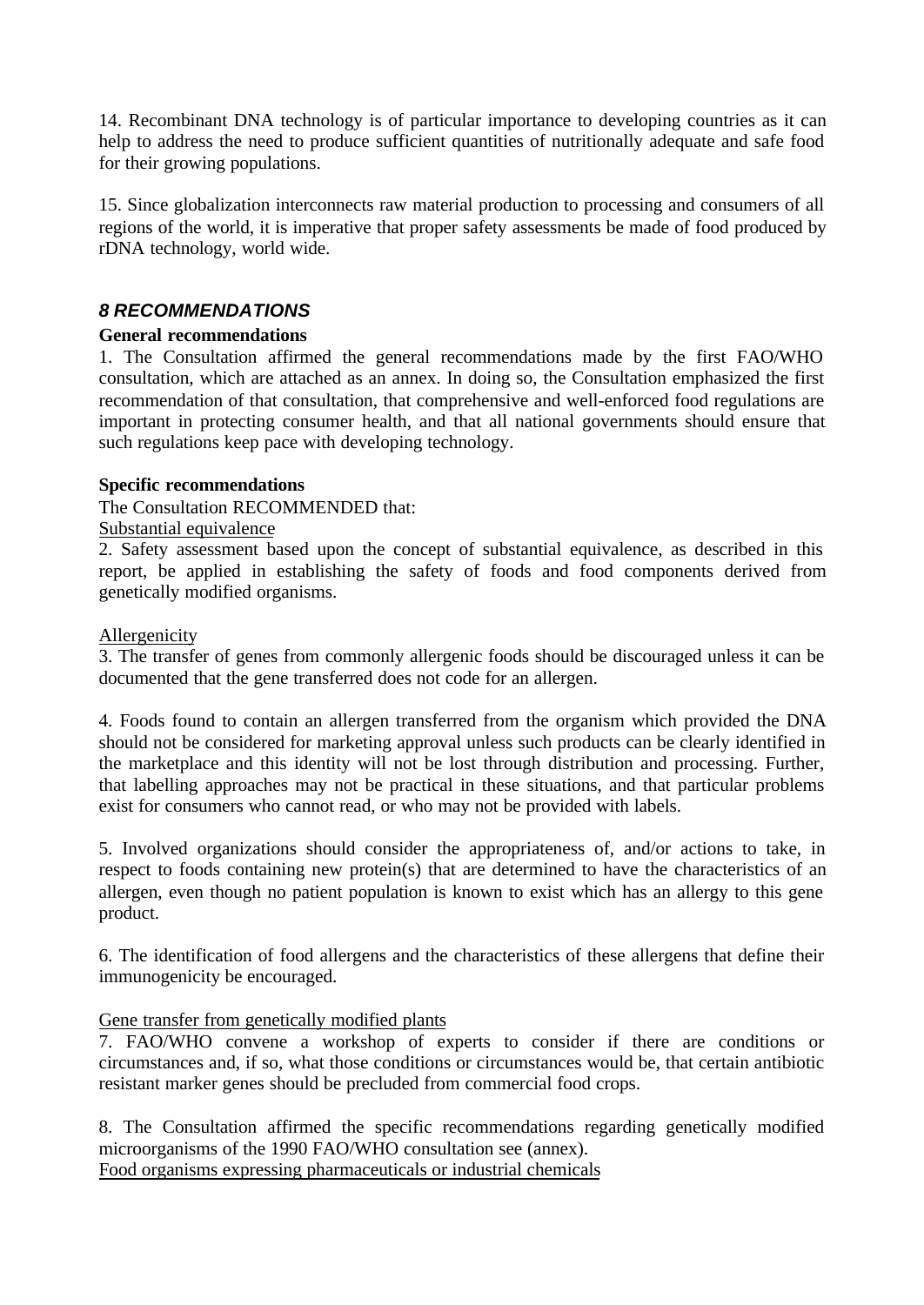9. The Consultation recognized that the genetic modification of food organisms to produce pharmaceutical or industrial chemicals may raise ethical and control issues, outlined elsewhere in this report, that are outside its remit and recommended that these should be brought to the attention of FAO and WHO.

#### Databases

10. The Consultation stressed the need for the development, maintenance and accessibility of databases regarding food plants, food microorganisms and food animals for the purpose of the establishment of substantial equivalence. Of particular interest are databases on:

- the nutrient, toxicant and allergen content of foods;
- the amino acid sequence of protein toxins and allergens found in food.

#### Method development

11. The Consultation recognized that in certain areas, method development would be beneficial in order to improve the ability to complete a safety assessment of genetically modified organisms. The following was recommended in the area of method development:

- Estimation of the potential for unintended effects may be improved through the application of methods which allow a comparison of the chemical composition of new food sources or products to existing food sources or products. Tests which might be considered include mRNA analysis, metabolic profiling, genotoxicity and cytotoxicity. Validation of these methods both from the context of the methodology and its application in prediction of critical changes is necessary.
- Animal test methods for safety assessment of complex new food products should be improved and research focused on the identification of sensitive parameters which are predictive of specific toxicological endpoints like immunotoxicity, neurotoxicity, carcinogenicity or reproductive toxicity in relation to the testing of complex food matrices.
- Development of animal models that would be predictive of the allergenicity of proteins in humans when presented by the oral route.

#### Developing countries

12. Developing countries should be provided with assistance and education regarding approaches to the safety assessment of foods and food components produced by genetic modification.

# *9 REFERENCES*

Literature cited

- 1. WHO. 1991. *Strategies for assessing the safety of foods produced by biotechnology*. Report of a Joint FAO/WHO Consultation. World Health Organization, Geneva.
- 2. FAO/WHO. 1995. Unpublished Codex Document ALINORM 97/13, Appendix II. Report of the 28th Session of the Codex Committee on Food Hygiene. FAO, Rome.
- 3. OECD (Organisation for Economic Cooperation and Development). 1993. *Safety evaluation of foods produced by modern biotechnology: Concepts and principles*. OECD, Paris.
- 4. WHO. 1995. *Application of the principles of substantial equivalence to the safety evaluation of foods or food components from plants derived by modern biotechnology*. Report of a WHO Workshop. World Health Organization, Geneva. WHO/FNU/FOS/95.1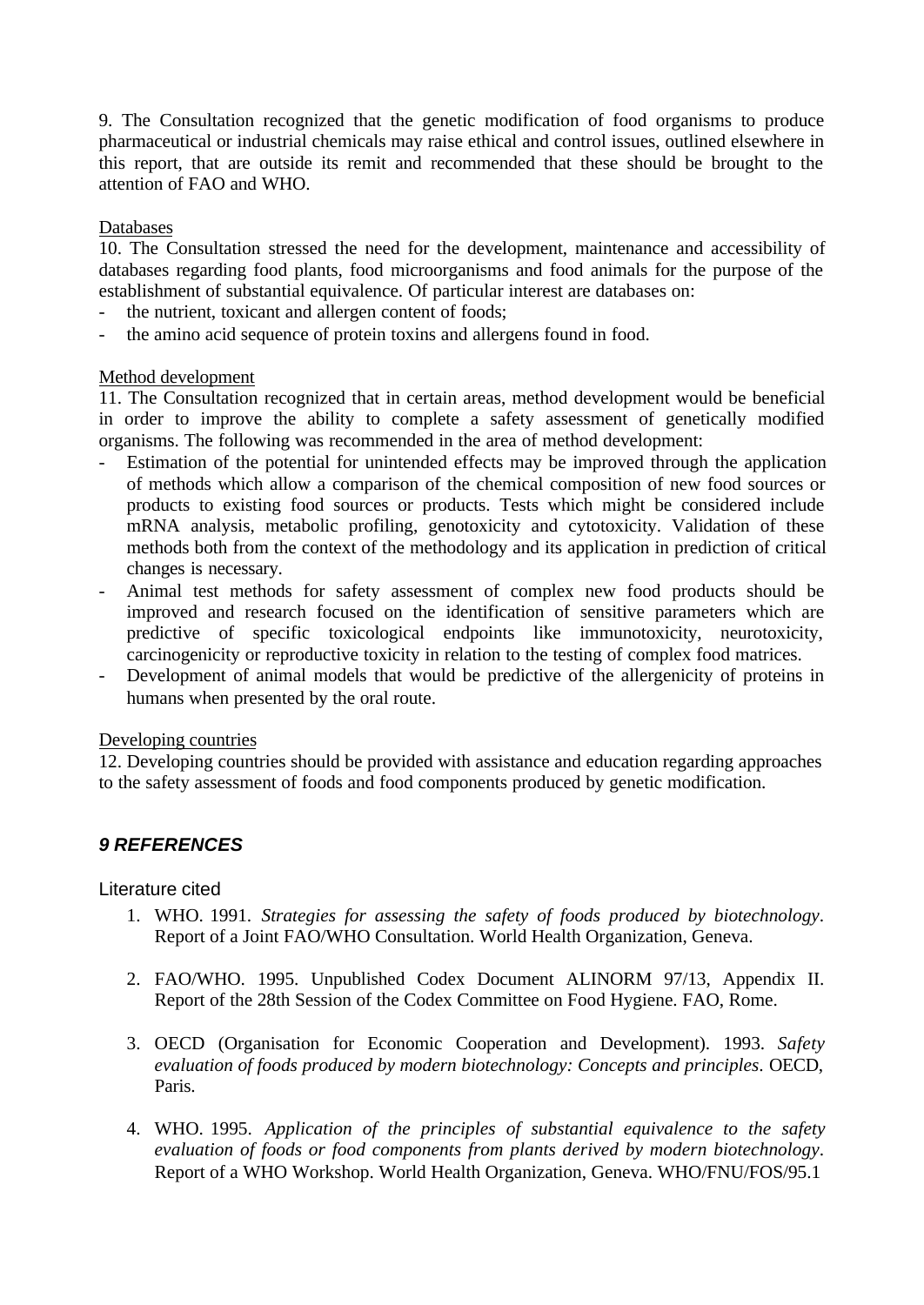- 5. Pariza, M.W. and E.M. Foster. 1983. *Determining the safety of enzymes used in food processing*. J. of Food Protection 46:453-468.
- 6. Jaffe, W.G.. 1973. *Toxicants occurring naturally in foods*. National Academy of Sciences, Washington D.C. 106-128.
- 7. USP. 1990. The United States Pharmacopeia, Vol. XXII, NFXVII. United States Pharmacopeial Convention, Inc. Rockville, MD.
- 8. Voelker, T.A. et al. 1992. *Fatty acid biosynthesis redirected to medium chains in transgenic oilseed plants*. Science 257:72.
- 9. FAO. 1995. *Report of the FAO Technical Consultation on Food Allergies*. Food and Agriculture Organization, Rome.
- 10. Metcalfe, D.D., J.D. Astwood, R. Townsend, H.A. Sampson, S.L. Taylor and R.L. Fuchs. *Assessment of the allergenic potential of foods derived from genetically engineered crop plants*. Crit. Rev. In Food Science and Nutrition, in press.
- 11. Astwood, J.D. and R.L. Fuchs. 1996. *Food biotechnology and genetic engineering*. In: Food Allergy: Adverse reactions to Foods and Food Additives, 2nd edition, edited by D.D. Metcalfe, H.A. Sampson and R.A. Simon. Blackwell Scientific Publications, Boston, MA, 65-92.
- 12. Metcalfe, D.D.. 1996. *Allergic gastrointestinal diseases*. In: Clinical Immunology: Principles and Practice, 1st edition, edited by R.R. Rich, T.A. Feisher, B.D. Schwartz, W.T. Shearer and W. Strober. Mosby-Year Book Inc. St. Louis, MO 966-975.
- 13. WHO. 1993. *Health aspects of marker genes in genetically modified plants*. Report of a WHO Workshop. World Health Organization, Geneva. WHO/FNU/FOS/93.6
- 14. OECD. 1994. *Aquatic biotechnology and food safety*. OECD, Paris.

#### **Other reading**

- IFBC (International Food Biotechnology Council). 1990. *Biotechnologies and food: Assuring the safety of foods produced by genetic modification*. Regul. Toxicol. Pharmacol. 12:S1-S196.
- ACNFP (Advisory Committee on Novel Foods and Processes). 1991. *Department of Health Report on health and social subjects No. 38. Guidelines on the assessment of novel foods and processes*. London (HMSO).
- Nordic Working Group on Food Toxicology and Risk Evaluation. 1991. *Food and new biotechnology - novelty, safety and control aspects of foods made by new biotechnology*. Nordic Council, Copenhagen. Nord 1991:18.
- Food and Drug Administration. 1992. *Statement of policy: Foods derived from new plant varieties*: Notice. Federal Register 57:104 22984-23005.
- Health Council of the Netherlands. 1992. *Safety of food produced by new biotechnology*. Publication No. 92/03E. The Hague.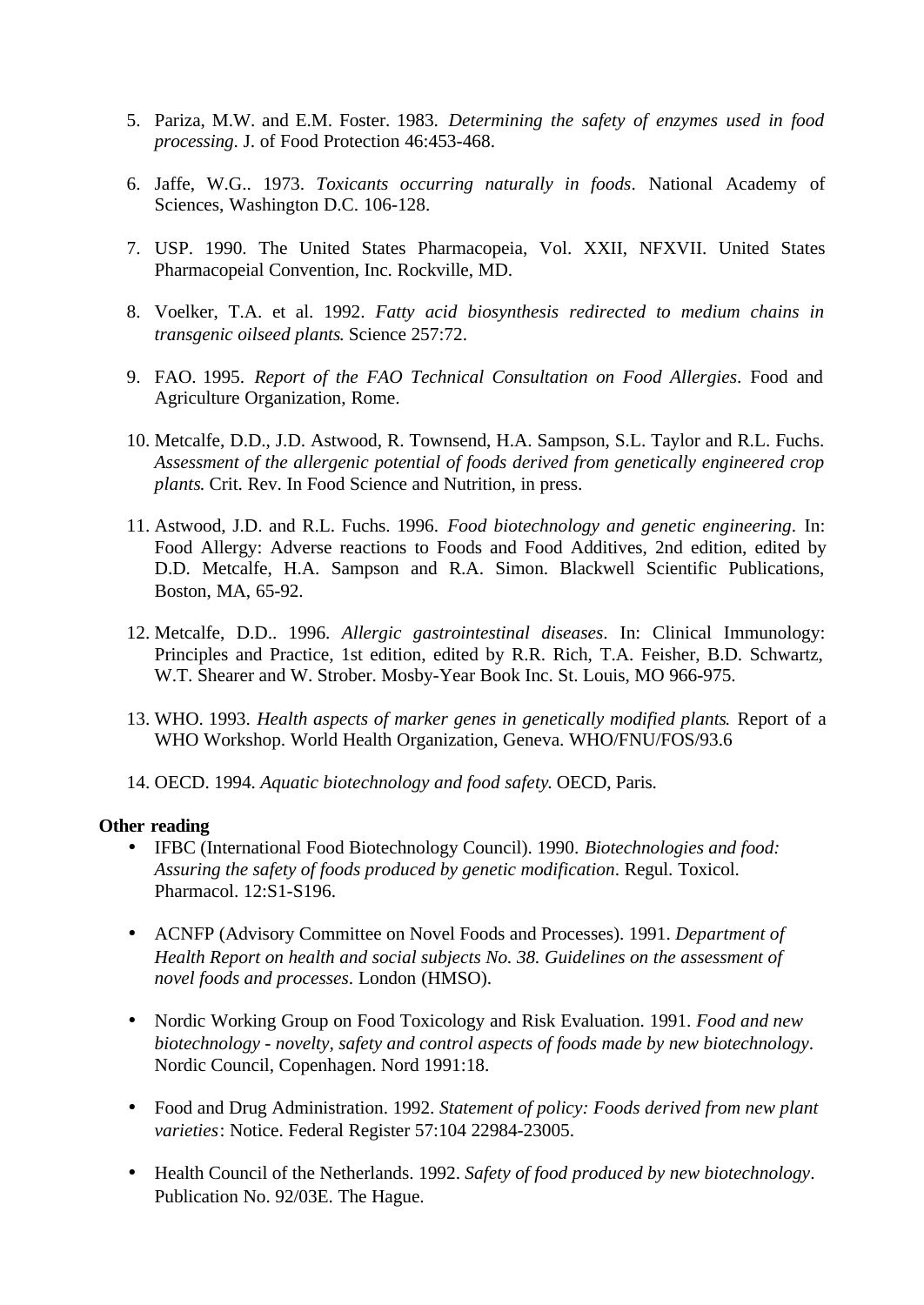- Health Protection Branch. 1994. *Guidelines for the safety assessment of novel foods*. Vol I and II. Health Canada, Ottawa.
- ILSI (International Life Sciences Institute). 1995. *The safety assessment of novel foods*. ILSI Europe, Brussels.
- EEC Workshop. 1995. *Risk evaluation of genetically modified microorganisms in relation to human health*. Microbial Ecology in Health and Disease: vol 8, suppl 1, London.
- OECD. 1996. *OECD Documents: Food safety evaluation*. OECD, Paris.
- Kärenlampi, S. 1996. *Health effects of marker genes in genetically engineered food plants*. Nordic Council, Copenhagen. TemaNord 1996:530.

# *Annexes*

# LIST OF PARTICIPANTS

# **EXPERTS**

**Dr. Sakarindr Bhumiratana**, Director, National Center for Genetic Engineering and Biotechnology, 73/1 Rama VI Road, Rajdhevee, Bangkok 10400, Thailand

**Mr. Frans van Dam**, Safety Consultant, Consumers and Biotechnology Foundation, PO Box 1000, 2500 BA Den Haag, The Netherlands

**Dr. Roy L. Fuchs**, Director of Regulatory Science, Ceregen, 700 Chesterfield Parkway North, St Louis, Missouri 63198, USA

**Prof. Shirong Jia**, Biotechnology Research Center, Chinese Academy of Agricultural Sciences, 30 Baishiqiao Road, Beijing 100081, People's Republic of China

**Mr. Zafar M. Khalid**, Head, Environmental Biotechnology Division, National Institute for Biotechnology and Genetic Engineering, PO Box 577, Jhang Road, Faisalabad, Pakistan

**Dr. Ib Knudsen**, Head, Institute of Toxicology, National Food Agency of Denmark, Ministry of Health, Mørkhøj Bygade 19, DK-2860 Søborg, Denmark (*Rapporteur*)

**Dr. Harry A. Kuiper**, Department Head, Risk Assessment and Toxicology, State Institute for Quality Control of Agricultural Products, P.O. Box 230, NL 6700 AE, Wageningen, The **Netherlands** 

**Dr. James Maryanski**, Biotechnology Coordinator, Center for Food Safety and Applied Nutrition, Food and Drug Administration, HFS13, 200 C Street SW, Washington DC 20204 USA

**Dr. Steve L. Taylor**, Chairman, Department of Food Science and Technology, University of Nebraska, 134 Filley Hall, E Campus, Lincoln, NE 68583-0919, USA (*Chairman*)

**Dr. Masatake Toyoda**, Director, Division of Foods, National Institute of Health Sciences, Tokyo, Japan (*Vice Chairman*)

**Dr. Jocelyn Webster**, Manager, Marketing and International Relations, Division of Food Science and Technology, CSIR, PO Box 395, Pretoria 0001, South Africa

# **OBSERVERS REPRESENTING ORGANIZATIONS**

*Organization for Economic Cooperation and Development (OECD)* Dr. Peter Kearns, Environment Directorate, OECD, 2 rue André Pascal, 75775 Paris Cedex 16 France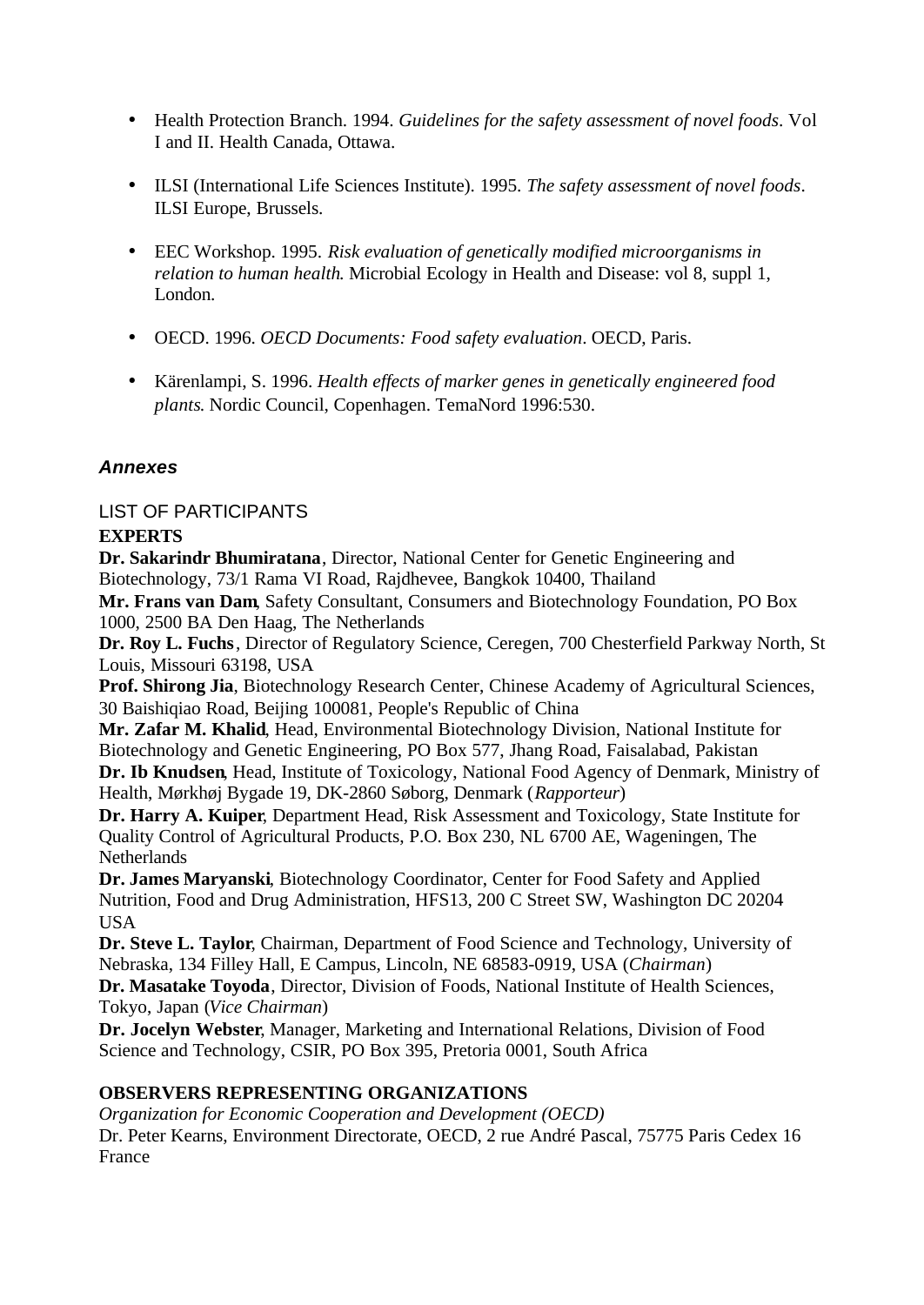*Scientific Committee for Food of the European Union*

Dr. Gérard Pascal, Centre National de la Recherche Scientifique, Minestère de l'Enseigement Supérieur et de la Recherche, 11 rue Jean Nicot, 75007 Paris, France *World Trade Organization (WTO)*

Mr. Joao Magalhaes, Agriculture Division, World Trade Organization, 154, rue de Lausanne, CH-1211 Geneva 21, Switzerland

*International Life Sciences Institute (ILSI)*

Dr. Dean D. Metcalfe, Laboratory of Allergic Diseases, National Institute of Allergy and Infectious Diseases, National Institutes of Health, Building 10, Room 11C205, 10 Center Drive, MSC 1881, Bethesda MD 20892-1881, USA

*Italian Ministry of Health*

Dr. Marina Miraglia, Istituto Superiore di Sanità, Lab. Alimenti, Viale Regina Elena, 299, 00161 Rome, Italy

#### **OBSERVERS REPRESENTING CODEX**

*Codex Alimentarius Secretariat*

Dr. Alan W. Randell, Joint FAO/WHO Food Standards Programme, FAO, 00100 Rome, Italy *Chairman of the Codex Committee on Nutrition and Foods for Special Dietary Use (CCNFSDU)* Prof. Arpad Somogyi, Director, Federal Institute for Health Protection of Consumers and Veterinary Medicine, Postfach 130033, D-14191 Berlin, Germany

*Chairperson of the Codex Committee on Food Labelling (CCFL)*

Dr. Anne MacKenzie, Director General, Food Inspection Directorate, Agriculture and Agri-Food Canada, 59 Camelot Drive, Nepean, Ontario K1A OY9, Canada

*Chairman of the Codex Committee on Pesticide Residues (CCPR)*

Dr. W.H. van Eck, Ministry of Health, Welfare and Sport, Public Health Department, Section Nutrition and Veterinary Policy, Postbox 5406, 2280 HK Rijswijk, The Netherlands *Chairman of the Codex Committee on General Principles (CCGP)*

Prof. JeanJacques Bernier, Ministère de l'Economie, Direction Générale de la Concurrence de la Consommation et de la Répression des Fraudes, 59 boulevard Vincent Auriol, Box 51, 75013 Paris, France

#### **SECRETARIAT**

Dr. Colin G. Field, Food Quality and Standards Service, Food and Nutrition Division, FAO, 00100 Rome, Italy (*FAO Secretary*)

Dr. Chieko Ikeda, Japan Ministry of Health and Welfare, Tokyo, Japan (*WHO Consultant*) Dr. David A. Jonas, Wayborough Bungalow, Wayborough Hill, Minster, Ramsgate, Kent CT12 4HR, United Kingdom (*WHO Consultant*)

Dr. Fritz Käferstein, Chief, Food Safety Unit, Division of Food and Nutrition, WHO, CH-1211 Geneva 27, Switzerland (*WHO Secretary*)

Dr. Anna M. Lammerding, Food Safety Risk Assessment Unit, Health of Animals Laboratory, Health Canada, 110 Stone Road West, Guelph, Ontario N1G 3W4, Canada (*FAO Consultant*) Dr. Paul Mayers, Office of Food Biotechnology, Bureau of Microbiological Hazards, Food Directorate, Health Protection Branch, Ottawa, Ontario K1A OL2, Canada (*WHO Consultant*) Mr. Richard Ronk, 10027 Llewellyn Drive, Fairfax, VA 22030, USA (*FAO Consultant*) Mr. John R. Weatherwax, 14933 Excelsior Drive, La Mirada, CA 90638, USA (*FAO Consultant*)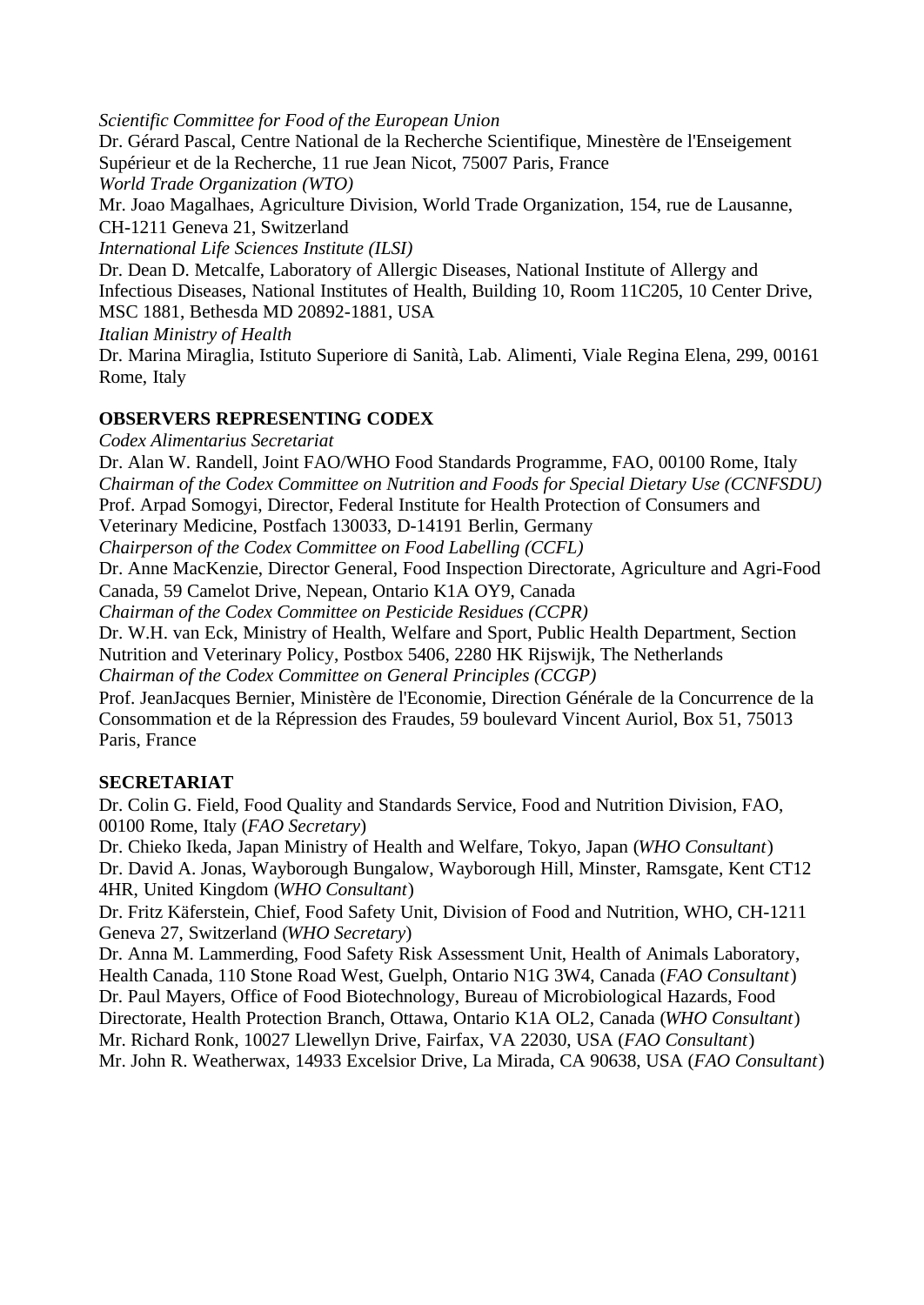# **GENERAL RECOMMENDATIONS OF THE 1990 CONSULTATION**

(Taken from Section 7.2 of "Strategies for Assessing the Safety of Foods Produced by Biotechnology", Report of a Joint FAO/WHO Consultation, World Health Organization, Geneva, 1991.)

1. Comprehensive, well enforced food regulations are important in protecting consumer health and all national governments should ensure that such regulations keep pace with developing technology.

2. National regulatory agencies should adopt the strategies identified in this report for evaluating the safety of foods derived from biotechnology.

3. To facilitate the evaluation of foods produced by biotechnology, databases should be established on:

- the nutrient and toxicant content of foods;
- the molecular analysis of organisms used in food production;
- the molecular, nutritional and toxicant content of genetically modified organisms intended for use in food production.

4. Consumers should be provided with sound, scientifically based information on the application of biotechnology in food production and processing and on the safety issues.

5. FAO and WHO, in cooperation with other international organizations, should take the initiative in ensuring a harmonized approach on the part of national governments to the safety assessment of foods produced by biotechnology.

6. FAO and WHO should ensure that timely expert advise on the impact of biotechnology on the safety assessment of foods is provided to Member States, the Codex Alimentarius Commission, the Joint FAO/WHO Expert Committee on Food Additives and the Joint FAO/WHO Meeting on Pesticide Residues.

7. FAO and WHO should convene further consultations at an appropriate time to review the Consultation's advice in the light of scientific and technical progress.

# SPECIFIC RECOMMENDATIONS OF THE 1990 CONSULTATION

(Taken from Section 6.3.1 of "Strategies for Assessing the Safety of Foods Produced by Biotechnology", Report of a Joint FAO/WHO Consultation, World Health Organization, Geneva, 1991.)

1. Because of the diversity of foods and food ingredients derived from microorganisms, a large number of factors must be considered in assessing any potential risks in the light of the intended use of the substance in food.

2. The safety assessment should be based on sound scientific principles and data and should be flexible so as to be able to accommodate scientific advances.

3. The approach to safety assessment should rely to the extent possible on the use of molecular, microbial, genetic and chemical data and information in the evaluation of potential risks and the choice of appropriate safety tests.

4. General requirements in the safety assessment of food and food ingredients derived from microorganisms include the following:

• the production organism and any organisms that contribute genetic material to it should be identified taxonomically and genotypically;